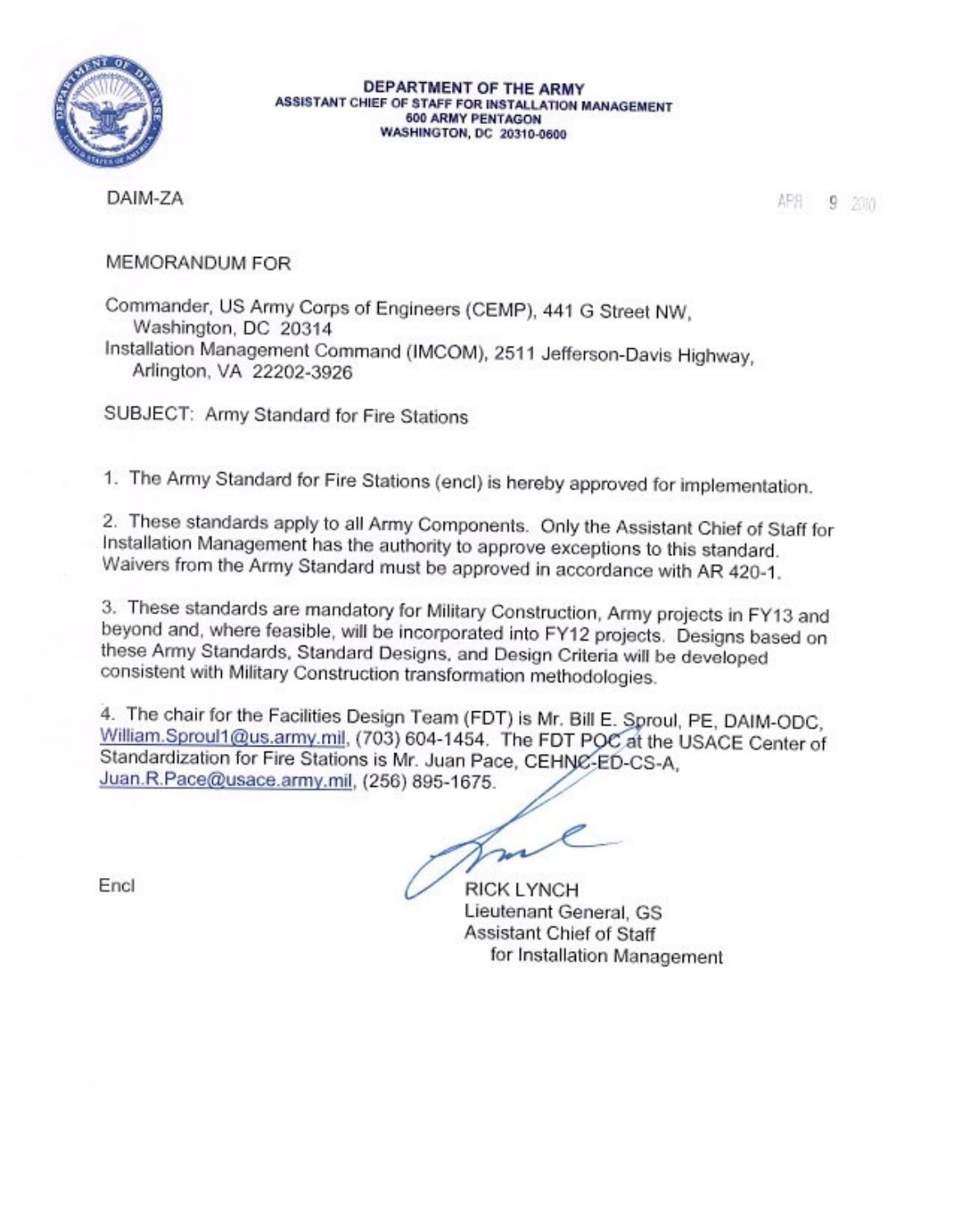

**DEPARTMENT OF THE ARMY ASSISTANT CHIEF OF STAFF FOR INSTALLATION MANAGEMENT 600 ARMY PENTAGON WASHINGTON DC 20310-0600** 

# **The Army Standard for Fire Stations**

# **Reviewed (March-2021)**

**Description:** The standard Army Fire Station is an emergency respondent facility which supports the needs of military, civilians, soldiers and families during fire and medical emergency situations. The Fire Station is comprised of three main essential elements: **Apparatus Equipment & Maintenance, Administrative & Training, and Living areas.** 

#### **Applicability:**

- The Army Standard applies to Active, Reserve, and National Guard Component facilities on Army Garrisons.
- All United States Army Corps of Engineers (USACE) geographic districts shall incorporate the key mandatory design features described herein in close coordination with USACE Center of Standardization (CoS) for Fire Station facilities.
- The criterion covers all MCA funded Army Fire Station Facilities. The functional relationships are mandatory unless variations are approved by the CoS. The size of the Army Fire Stations shall be based on the mission of the installation. The staff size shall depend on the number of companies in the facility and whether the facility is a Satellite or a Headquarters facility. All projects must be reviewed by the CoS to ensure conformance with the Army Standard.

#### **Waivers:**

- Only the Assistant Chief of Staff for Installation Management has authority to approve exceptions to the Army Standard.
- Waivers from the Army Standard must be requested in accordance with Army Regulation (AR) 420-1 and the Army Facilities Standardization Program Charter, latest edition.
- All requests for a waiver to the Army Standard require CoS conflict resolution prior to submission by the Garrison Commander.
- Garrison Army Standard waiver request submissions must be received in sufficient time to allow the completion of the Facility Design Team review and development of recommendations or courses of action for the Army Facilities Standardization Committee to consider prior to implementation into project design.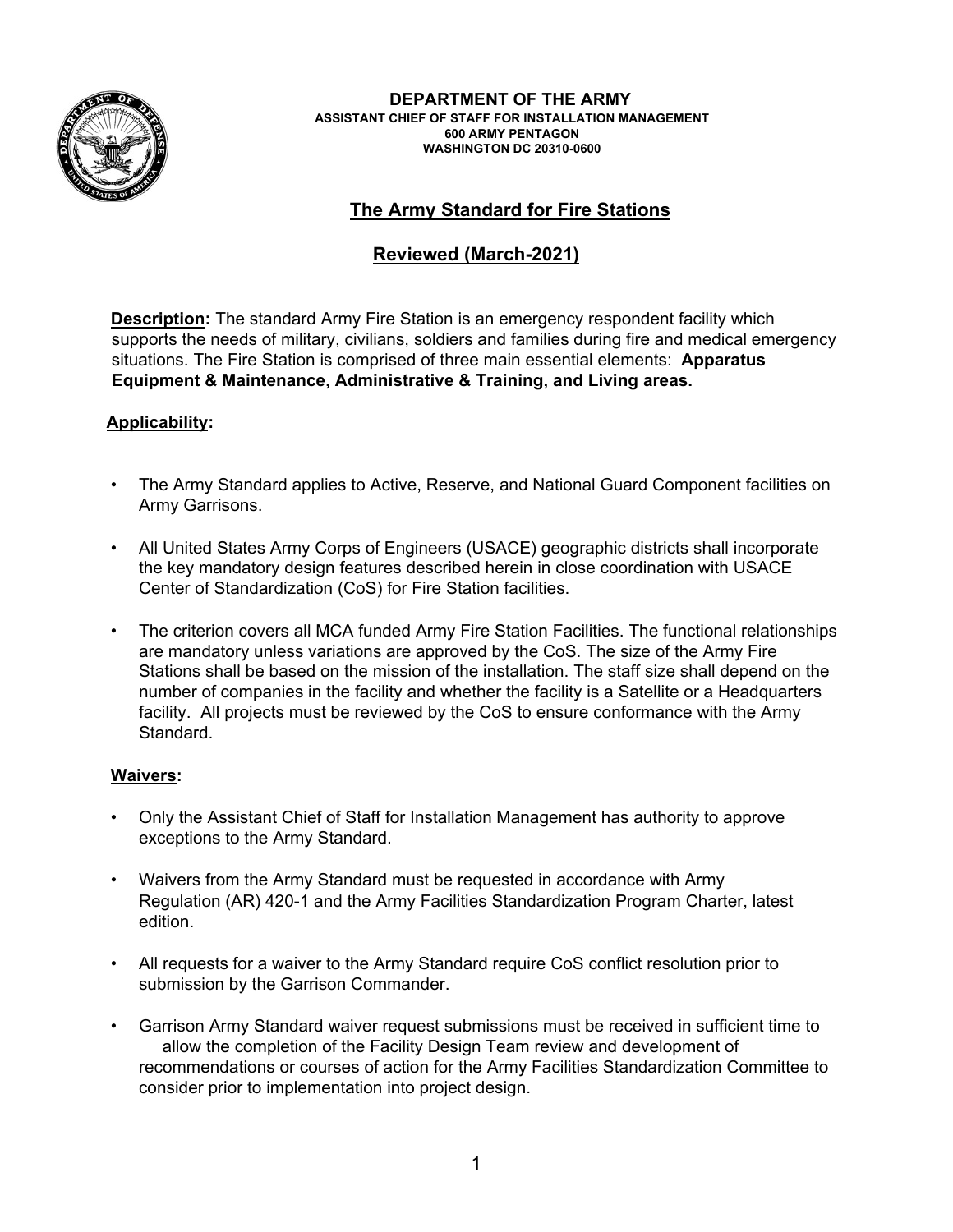- All waiver requests shall include compelling rationale of functional and operational deviations to include substantiating documentation in sufficient detail for the Army to assess implications of approving the waiver.
- All Headquarters, Department of the Army (HQDA) approved waivers shall be documented in installation master plans thereby serving as the installation's modified standards for the facility type affected.
- Late submissions and/or project delays are NOT sufficient stand-alone justification for accelerated review or other dispensation to meeting the Army Standard contained herein.

The Guidance section provides instructions and definitions necessary for the application of the mandatory requirements contained in the tabular section of the Army Standard. As such, they are used in conjunction with the Army Standard in order to ensure the intent and embedded functionality contained herein shall meet the Army's mandatory requirements set forth by this standard.

| The Army Standard for Fire Stations is as follows and is based on Army Baseline Standards: |  |
|--------------------------------------------------------------------------------------------|--|
|                                                                                            |  |

| <b>ITEM</b>                      | <b>MANDATORY CRITERIA</b>                                                                                                                                                                                                                                                                                                                                                                                                                                                                                                                                                           |  |  |
|----------------------------------|-------------------------------------------------------------------------------------------------------------------------------------------------------------------------------------------------------------------------------------------------------------------------------------------------------------------------------------------------------------------------------------------------------------------------------------------------------------------------------------------------------------------------------------------------------------------------------------|--|--|
| <b>Facility Consolidation</b>    | Fire Stations are intended to be stand-alone facilities except when<br>combining a Fire Station with Military Police (MP), Safety, and Directorate<br>of Emergency Services (DES) functions, which is called a DES Facility. An<br>Army Standard has been developed for a DES Facility. No other facility<br>types can be combined with the Fire Station.                                                                                                                                                                                                                           |  |  |
| <b>Energy and Sustainability</b> | Fire Stations shall be designed to meet energy and sustainable design and<br>development requirements as established by Federal Law and Department<br>of the Army policy.                                                                                                                                                                                                                                                                                                                                                                                                           |  |  |
| <b>Planning and Design</b>       | This Standard provides guidelines for evaluating, planning, programming,<br>and designing Structural and Aircraft Rescue Fire Fighting (ARFF) Fire<br>Stations. The information in this Standard applies to the design of all new<br>construction projects, to include additions, alterations, and renovation<br>projects in the continental Unites States (CONUS) and outside the<br>continental US (OCONUS). Alteration and renovation projects shall update<br>existing facilities to meet the guidance and criteria contained in this<br>Standard within budgetary constraints. |  |  |
| <b>Accessibility</b>             | The Administrative & Training Areas in the Fire Station are the only areas<br>open to general public and are the only areas within the Fire Station that<br>are required to be Architectural Barriers Act of 1968 (ABA) accessible and<br>shall be in accordance with the latest edition of the Americans with<br>Disabilities Act and Architectural Barriers Act Accessibility Guidelines, as<br>required by Architectural Barriers Act, title 42 United States Code, sections<br>4151 - 4157, (42 USC 4151-4157).                                                                 |  |  |

**THE ARMY STANDARD FOR FIRE STATIONS**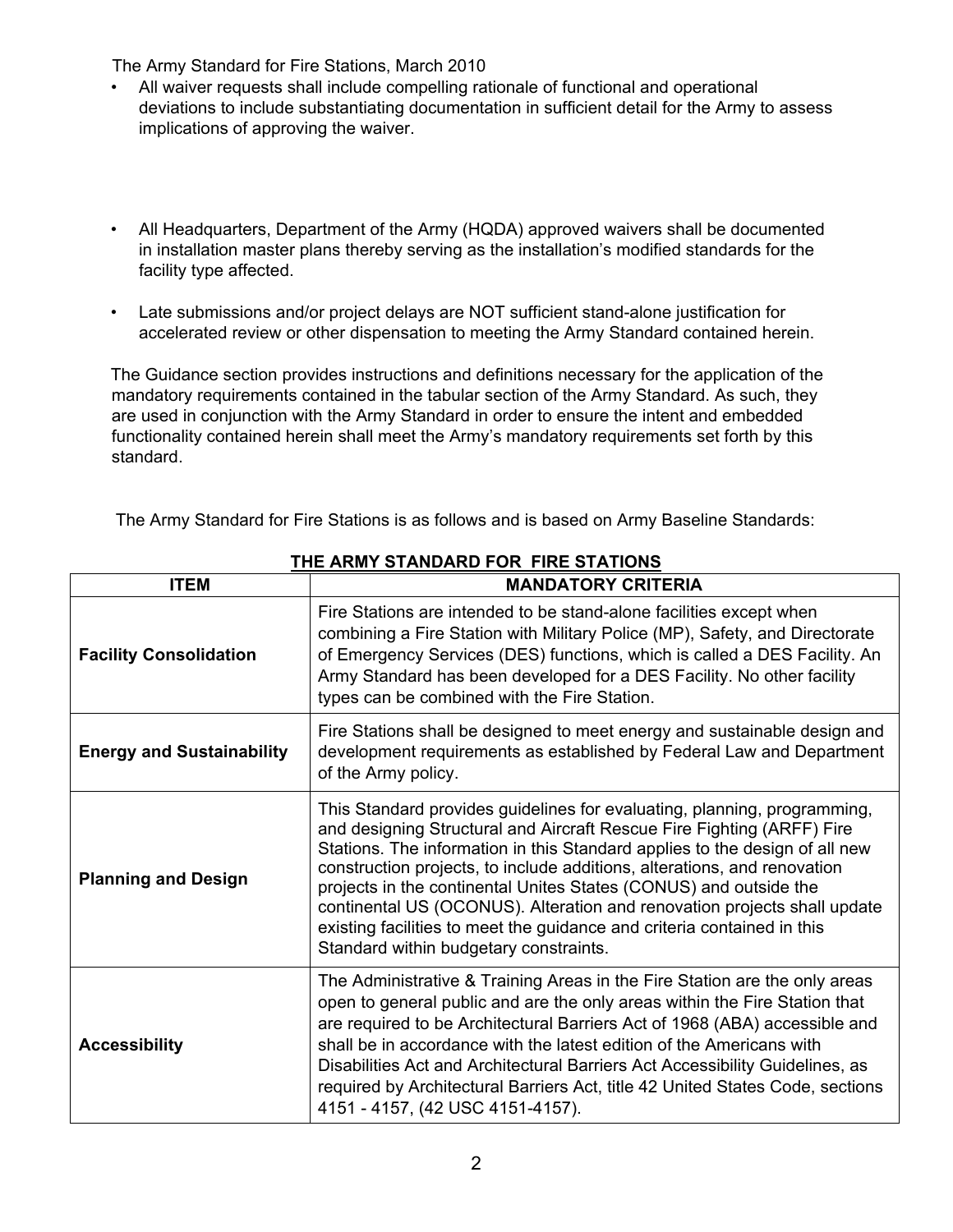|                           | The most critical determinant for the location of a Fire Station is response |  |
|---------------------------|------------------------------------------------------------------------------|--|
| <b>Site Selection and</b> | time. In addition to response time, provide adequate site space to           |  |
| <b>Planning</b>           | accommodate the fire fighting vehicular turning radii, personnel parking,    |  |
|                           | visitor parking, delivery vehicles, storage requirements, and reserve        |  |

| vehicles (if applicable). Direct access and response time may conflict with<br>tightening antiterrorism (AT) criteria - ensure that trucks shall not have to<br>cross access control points to reach a target structure or flight line. Facility<br>site shall be prominent and easily visible from the target areas (structures<br>or flight lines).                                                                                                                                                                                           |
|-------------------------------------------------------------------------------------------------------------------------------------------------------------------------------------------------------------------------------------------------------------------------------------------------------------------------------------------------------------------------------------------------------------------------------------------------------------------------------------------------------------------------------------------------|
| Provide site entrances, exits, service drives and any special circulation<br>areas sized to accommodate the largest vehicle that uses the area. Drive<br>through bays shall be utilized. Provide a service road/drive on the side of<br>the building adjacent to the mechanical room. The service drive shall have a<br>controlled access point.                                                                                                                                                                                                |
| Provide parking for authorized Fire Station staff. Parking area shall be sized<br>to accommodate two shifts. Provide parking for Fire Station visitors. Visitor<br>parking shall be separate from staff parking. Access drives to staff and<br>public parking shall not cross the vehicle access drive out of the Apparatus<br>Bay. Visitor parking spaces shall be approximately 25% of staff parking and<br>shall contain the appropriate number of handicapped accessible spaces as<br>determined by the Architectural Barriers Act of 1968. |
| Exterior lighting systems shall be provided for parking areas, sidewalks,<br>building entrances and perimeter for safety, evacuation and security<br>measures. If the facility is near a flight line, site lighting shall not interfere<br>with or be a distraction to aircraft movement at night.                                                                                                                                                                                                                                              |
| Refer to Department of Defense (DoD) Instruction 6055.06, DoD Fire and<br>Emergency Services Program to determine required response times.                                                                                                                                                                                                                                                                                                                                                                                                      |
| Provide outdoor patio space adjacent to the kitchen/dining area, residential<br>in nature, and provide area for firefighters to prepare meals in an outdoor<br>setting that promotes stress reduction and team building. A one or two<br>company station shall have 150 SF and a 3-Company station shall have<br>250 SF.                                                                                                                                                                                                                        |
| Provide overhead protection at fire station entrance and when required at<br>egress doors at 40 SF. Canopy area shall be calculated using US Army<br>Technical Instructions 800-01 (TI 800-01), Design Criteria.<br>As required by geographical location, this area may be required to be a<br>vestibule at 80 SF per vestibule area.                                                                                                                                                                                                           |
| Provide 100% emergency generator back-up power for Headquarters and<br>Satellite stations for a 72-hour period.                                                                                                                                                                                                                                                                                                                                                                                                                                 |
|                                                                                                                                                                                                                                                                                                                                                                                                                                                                                                                                                 |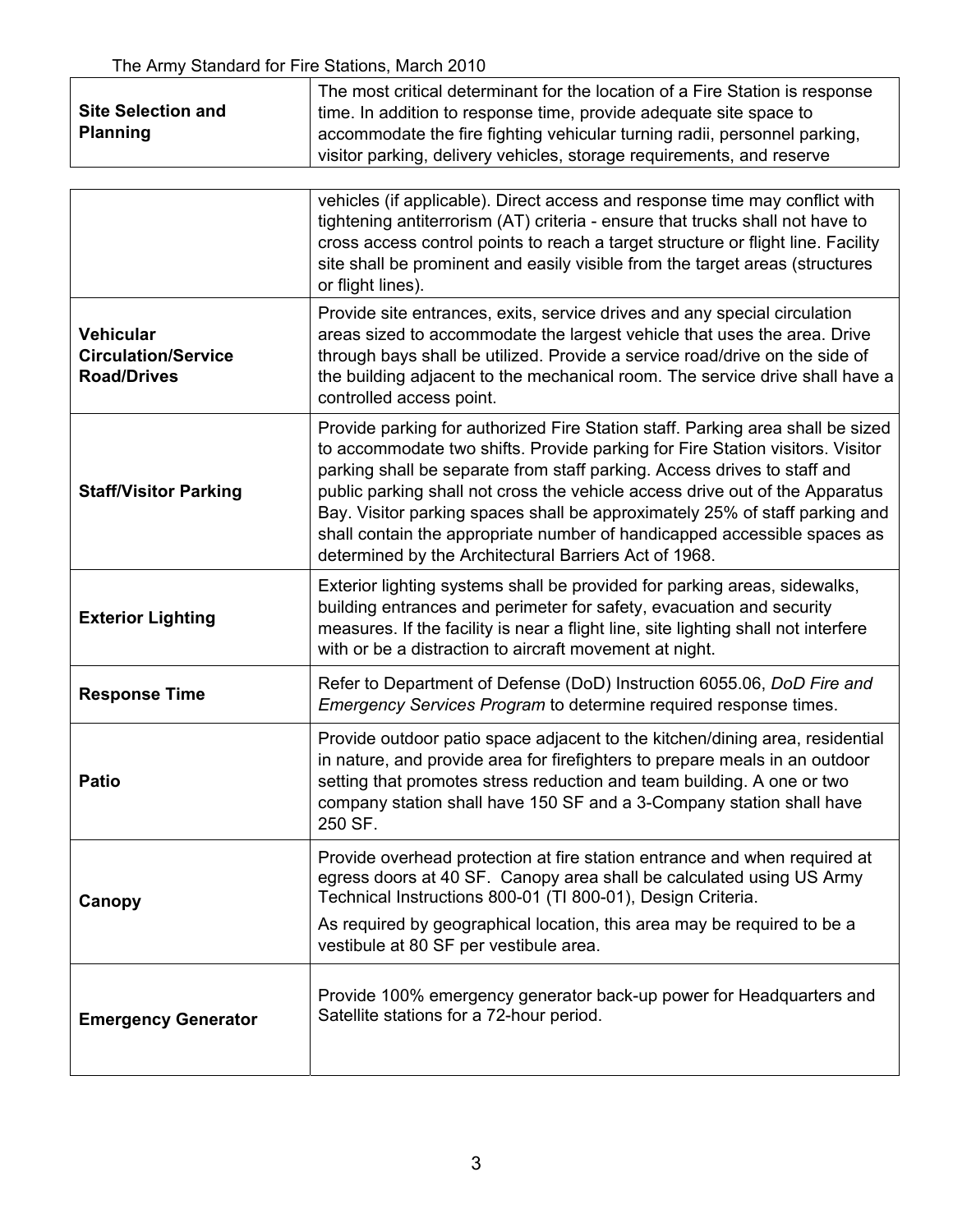The facility sizes below are based on Standard Structural Fire Stations.

Gross Square Feet (GSF) Deviation: The facility constructed gross area shall not exceed 105% of the space allocation set forth in this document to accommodate site, construction, or environmental factors.

The number of Apparatus Bays and Dorm Rooms are used to determine the overall size of the Fire Station facility.

A Standard One Company Fire Station includes a two bay apparatus at 4,095 SF net. A Standard Two and Three Company Fire Station includes a three bay apparatus at 5,642 SF net.

| <b>Facility Size</b><br>Classification | Facility<br><b>Size</b><br>(GSF) | Apparatus<br>Bay | Number of<br>Emergency<br>Vehicles<br>See Note 1) | Dorm<br>Rooms<br>(See<br>Note 2) | Staffing<br>(Min.) |
|----------------------------------------|----------------------------------|------------------|---------------------------------------------------|----------------------------------|--------------------|
| One Company<br>Headquarters<br>(HQs)   | 16,500                           | 2                | Up to 4                                           | 5                                | 22                 |
| One Company<br>Satellite               | 11,500                           | $\overline{2}$   | Up to 4                                           | 5                                | $12 \overline{ }$  |
| Two Company<br><b>HQs</b>              | 20,200                           | 3                | Up to 6                                           | 10                               | 33                 |
| Two Company,<br>Two Story HQs          | 24,600                           | 3                | Up to 6                                           | 10                               | 33                 |
| <b>Two Company</b><br>Satellite        | 15,000                           | 3                | Up to 6                                           | 10                               | 22                 |
| Three Company<br><b>HQs</b>            | 23,100                           | 3                | Up to 6                                           | 15                               | 44                 |
| <b>Three Company</b><br>Two Story HQs  | 27,600                           | 3                | Up to 6                                           | 15                               | 44                 |
| Three Company<br>Satellite             | 17,500                           | 3                | Up to $6$                                         | 15                               | 32                 |

#### **Notes:**

1) Total number of Apparatus Bays shall be determined by the authorized number of emergency vehicles based on the current Table of Distribution and Allowance (TDA). One additional bay is authorized for every additional one to two emergency vehicle(s).

2) When Emergency Medical Services (EMS) is authorized based on the current TDA, two (2) additional dorm rooms are authorized.

## **Primary Facility Scope and Capacity for Standard Structural Fire Station**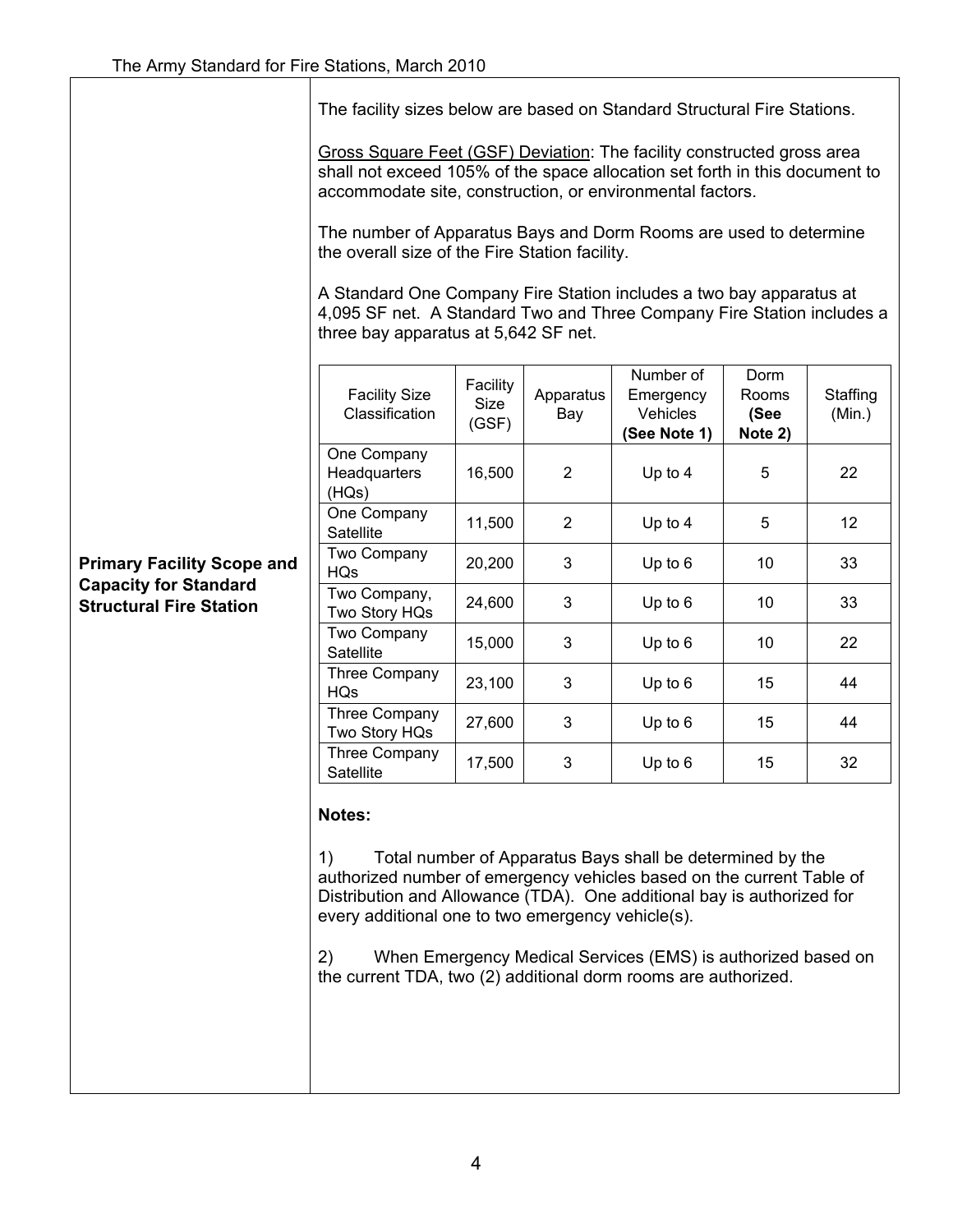The facility sizes below are based on Standard ARFF Fire Stations.

Gross Square Feet (GSF) Deviation: The facility constructed gross area shall not exceed 105% of the space allocation set forth in this document to accommodate site, construction, or environmental factors.

The number of Apparatus Bays and Dorm Rooms are used to determine the overall size of the Fire Station facility.

A Standard One Company Fire Station includes a two bay apparatus at 4,550 SF net. A Standard Two and Three Company Fire Station includes a three bay apparatus at 6,370 SF net.

|                                                                   | <b>Facility Size</b><br>Classification                                                                                                                                                                                                                                                       | Facility<br>Size<br>(GSF) | Apparatus<br>Bay | Number of<br>Emergency<br>Vehicle<br>(See Note 1)                                                                         | Dorm<br>Rooms<br>(See<br>Note 2) | Staffing<br>(Min.) |
|-------------------------------------------------------------------|----------------------------------------------------------------------------------------------------------------------------------------------------------------------------------------------------------------------------------------------------------------------------------------------|---------------------------|------------------|---------------------------------------------------------------------------------------------------------------------------|----------------------------------|--------------------|
|                                                                   | One Company<br><b>HQs</b>                                                                                                                                                                                                                                                                    | 17,100                    | $\overline{2}$   | Up to 4                                                                                                                   | 5                                | 22                 |
| <b>Primary Facility Scope and</b><br><b>Capacity for Standard</b> | One Company<br>Satellite                                                                                                                                                                                                                                                                     | 12,100                    | $\overline{2}$   | Up to 4                                                                                                                   | 5                                | 12                 |
| <b>Aircraft Rescue Fire</b><br><b>Fighting (ARFF) Fire</b>        | Two Company<br><b>HQs</b>                                                                                                                                                                                                                                                                    | 21,100                    | 3                | Up to 6                                                                                                                   | 10                               | 33                 |
| <b>Station</b>                                                    | Two Company,<br>Two Story HQs                                                                                                                                                                                                                                                                | 25,600                    | 3                | Up to 6                                                                                                                   | 10                               | 33                 |
|                                                                   | Two Company<br>Satellite                                                                                                                                                                                                                                                                     | 15,800                    | 3                | Up to 6                                                                                                                   | 10                               | 22                 |
|                                                                   | Three Company<br><b>HQs</b>                                                                                                                                                                                                                                                                  | 24,000                    | 3                | Up to 6                                                                                                                   | 15                               | 44                 |
|                                                                   | Three Company<br>Two Story HQs                                                                                                                                                                                                                                                               | 28,500                    | 3                | Up to 6                                                                                                                   | 15                               | 44                 |
|                                                                   | Three Company<br>Satellite                                                                                                                                                                                                                                                                   | 18,300                    | 3                | Up to 6                                                                                                                   | 15                               | 32                 |
|                                                                   | Notes:<br>1)<br>authorized number of emergency vehicles based on the current Table of<br>Distribution and Allowance (TDA). One additional bay is authorized for<br>every additional one to two emergency vehicle(s).<br>2)<br>the current TDA, two (2) additional dorm rooms are authorized. |                           |                  | Total number of Apparatus Bays shall be determined by the<br>When Emergency Medical Services (EMS) is authorized based on |                                  |                    |
| <b>Layout and Adjacencies</b>                                     | The key internal adjacencies are driven by response time. The locations of<br>the living areas shall accommodate a turn out response time of 60 seconds<br>from the time of dispatch to the Apparatus Bay(s) in the event of an alarm.                                                       |                           |                  |                                                                                                                           |                                  |                    |
| <b>Fire Protection</b>                                            | Fire Station facilities shall be fully protected by automatic fire suppression,                                                                                                                                                                                                              |                           |                  |                                                                                                                           |                                  |                    |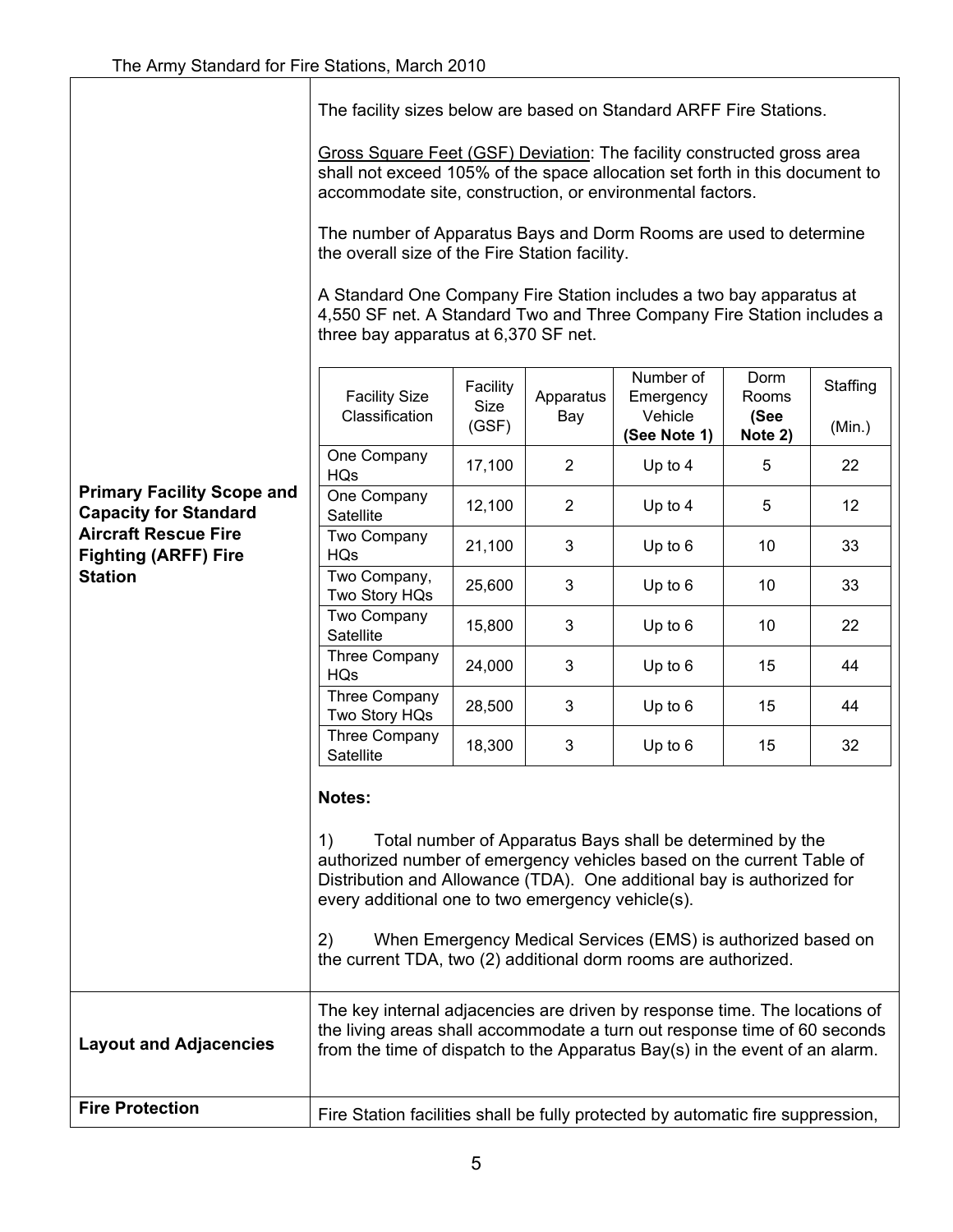|                                                                             | fire detection, and building alarm systems.                                                                                                                                                                                                                                                                               |  |  |
|-----------------------------------------------------------------------------|---------------------------------------------------------------------------------------------------------------------------------------------------------------------------------------------------------------------------------------------------------------------------------------------------------------------------|--|--|
| <b>Electrical Design</b>                                                    | Provide site electrical utilities, interior distribution systems,<br>communications, and security according to the latest codes and criteria.                                                                                                                                                                             |  |  |
| <b>Firefighter Alert System</b>                                             | Provide simultaneous light and audible control inside and outside to alert on<br>duty staff of emergencies.                                                                                                                                                                                                               |  |  |
| <b>Apparatus, Equipment &amp;</b><br><b>Maintenance- (Room</b><br>Features) |                                                                                                                                                                                                                                                                                                                           |  |  |
| Apparatus Bay                                                               | 1. The Apparatus Bay(s) shall be properly sized to house authorized<br>emergency vehicles as per the Fire Station's Table of Distribution and<br>Allowance (TDA) for the installation. The size of Apparatus Bays are<br>used to determine the overall area of the Fire Station facility.                                 |  |  |
|                                                                             | 2. Bays shall be double length and shall be sized according to truck<br>modules of two medium sized trucks.                                                                                                                                                                                                               |  |  |
|                                                                             | <b>3</b> A Standard Structural Apparatus for a One-Company Fire Station<br>shall be 45 ft. Wide X 91 ft. long (4,095 SF) net.                                                                                                                                                                                             |  |  |
|                                                                             | 3 A Standard Aircraft Rescue Fire Fighting Apparatus for a<br>OneCompany Fire Station shall be 50 ft. Wide X 91 ft. long (4,550)<br>SF) net.                                                                                                                                                                              |  |  |
|                                                                             | <b>3</b> A Standard Structural Apparatus for a Two and Three-Company Fire<br>Station shall be 62 ft. Wide X 91 ft. long (5,642 SF) net.                                                                                                                                                                                   |  |  |
|                                                                             | <b>3</b> A Standard Aircraft Rescue Fire Fighting Apparatus for a Two and<br>Three-Company Fire Station shall be 70 ft. Wide X 91 ft. long (6,370<br>SF) net.                                                                                                                                                             |  |  |
|                                                                             | <b>3</b> An additional Structural bay shall be 17 ft. Wide X 91 ft. Length<br>$(1,547 SF)$ net.                                                                                                                                                                                                                           |  |  |
|                                                                             | 3 An additional Aircraft Rescue Fire Fighting bay shall be 20 ft. Wide X<br>91 ft. Length (1,820 SF) net.                                                                                                                                                                                                                 |  |  |
|                                                                             | Bays shall be sited to provide ready access for trucks to maneuver into<br>traffic and any major thoroughfare.                                                                                                                                                                                                            |  |  |
|                                                                             | 4. Drive through bays shall be utilized.                                                                                                                                                                                                                                                                                  |  |  |
|                                                                             | 5. Each bay shall include the following support utility drops for vehicles: air<br>handling/air quality systems, overhead cold water fill, compressed air,<br>cold water, floor trench drain(s), lighting, power, and oil/water separator.                                                                                |  |  |
|                                                                             | 6. A complete Apparatus Bay Air Cleaning System shall be utilized<br>consisting of exhaust filtration for apparatus and for off-gassing from<br>Personal Protective Equipment. A hose based or Fire Apparatus Vehicle<br>Exhaust Removal System (FAVERS) system may be used in conjunction<br>with the filtration system. |  |  |
|                                                                             | 7. Maintain total volume Apparatus Bay air quality within established<br>Regulatory Guidelines for Volatile Organics, Nitrogen Oxide, Sulfur<br>Dioxide, Carbon Monoxide, Particulates, Diesel Exhaust Particulates<br>established by:                                                                                    |  |  |
|                                                                             | NIOSH- National Institute for Occupational Safety & Health REL<br>(3)                                                                                                                                                                                                                                                     |  |  |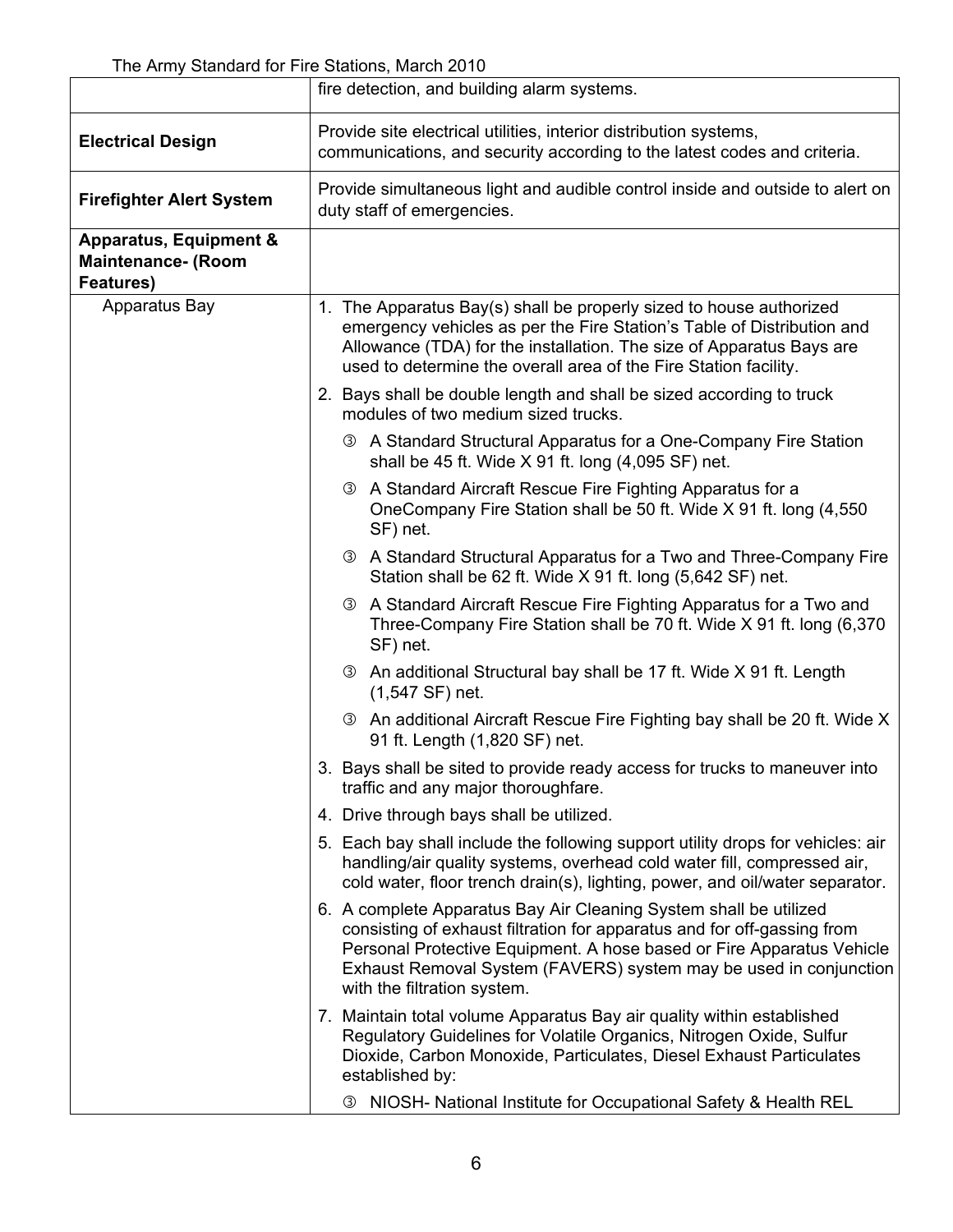|                                                                                     | (Recommended Exposure Limit/10 Hour Time Weighed Average)                                                                                                                                                                                                                                                                                                                                                                                                                                                                                                                                                                                                                                                                                                                                                                                                                                                                                                                                                                                                                                                                                                                                                                                                                                                                                                                                                                                |
|-------------------------------------------------------------------------------------|------------------------------------------------------------------------------------------------------------------------------------------------------------------------------------------------------------------------------------------------------------------------------------------------------------------------------------------------------------------------------------------------------------------------------------------------------------------------------------------------------------------------------------------------------------------------------------------------------------------------------------------------------------------------------------------------------------------------------------------------------------------------------------------------------------------------------------------------------------------------------------------------------------------------------------------------------------------------------------------------------------------------------------------------------------------------------------------------------------------------------------------------------------------------------------------------------------------------------------------------------------------------------------------------------------------------------------------------------------------------------------------------------------------------------------------|
|                                                                                     | <b>3 OSHA- Occupational Safety &amp; Health Administration PELS</b><br>(Permissible Exposure Limit/ 8 Hour Time Weighed Average)                                                                                                                                                                                                                                                                                                                                                                                                                                                                                                                                                                                                                                                                                                                                                                                                                                                                                                                                                                                                                                                                                                                                                                                                                                                                                                         |
|                                                                                     | 3 ACGIH- American Conference of Governmental Industrial<br>Hygienists: Threshold Limit Value (Average Over 8 Hour Work Shift)/<br>Short Term Exposure Limit (Over 15 Minute Period)                                                                                                                                                                                                                                                                                                                                                                                                                                                                                                                                                                                                                                                                                                                                                                                                                                                                                                                                                                                                                                                                                                                                                                                                                                                      |
|                                                                                     | <b>3</b> Latest NFPA 1500 - National Fire Protection Association Standard on<br>Fire Department Occupational Safety and Health Program                                                                                                                                                                                                                                                                                                                                                                                                                                                                                                                                                                                                                                                                                                                                                                                                                                                                                                                                                                                                                                                                                                                                                                                                                                                                                                   |
|                                                                                     | 8. Provide an oil-water separator with holding tank for waste water from all<br>Apparatus Bay drains.                                                                                                                                                                                                                                                                                                                                                                                                                                                                                                                                                                                                                                                                                                                                                                                                                                                                                                                                                                                                                                                                                                                                                                                                                                                                                                                                    |
|                                                                                     | 9. Bays shall be heated except in very temperate/tropical climates, but shall<br>not be air conditioned.                                                                                                                                                                                                                                                                                                                                                                                                                                                                                                                                                                                                                                                                                                                                                                                                                                                                                                                                                                                                                                                                                                                                                                                                                                                                                                                                 |
|                                                                                     | 10. Provide an emergency eye wash fountain and shower, foot operated<br>mop sink with mop hanging rack, and ice machine.                                                                                                                                                                                                                                                                                                                                                                                                                                                                                                                                                                                                                                                                                                                                                                                                                                                                                                                                                                                                                                                                                                                                                                                                                                                                                                                 |
| <b>Apparatus, Equipment &amp;</b><br><b>Maintenance (Room</b><br>Features)- (Cont.) | The following are areas required to support the Apparatus Bay and<br>shall be included in every Headquarters facility: Station Captain's<br>Suite, Personal Protective Equipment (PPE) Gear Storage, Hose<br>Storage, Self-Contained Breathing Apparatus (SCBA) Maintenance<br>Room, Self-Contained Breathing Apparatus (SCBA) Compressor<br>Room, Protective Clothing Laundry, Equipment Wash/Disinfection,<br>Work Room/ Equipment Maintenance, Emergency Medical Services<br>(EMS) Equipment Storage, Fire Extinguisher Inspection (Flight Line or<br>Non-Flight Line) Maintenance and Storage or Clean-Up Room or PPE<br>Gear Storage Room, and Hazardous Material/Chemical, Biological,<br>Radiological, Nuclear, Explosive Equipment Storage and Spare<br><b>Personal Protective Equipment Storage.</b><br>The following are areas required to support the Apparatus Bay and<br>shall be included in every Satellite facility: Personal Protective<br>Equipment (PPE) Gear Storage, Hose Storage, Self-Contained<br>Breathing Apparatus (SCBA) Maintenance Room, Self-Contained<br>Breathing Apparatus (SCBA) Compressor Room, Protective Clothing<br>Laundry, Equipment Wash/Disinfection, Work Room/ Equipment<br>Maintenance, Emergency Medical Services (EMS) Equipment Storage,<br>and Fire Extinguisher Inspection (Flight Line or Non-Flight Line)<br>Maintenance and Storage or Clean-Up Room or PPE Gear Storage<br>Room. |
| <b>Station Captain's Suite</b>                                                      | The Station Captain Office shall only be located in the Headquarters Fire<br>Stations. This typical office space at 120 net square feet shall contain a<br>workstation and private dorm room at 85 net square feet. The dorm room<br>shall have direct access from the Station Captain's office and direct access<br>to the Assistant Chief's Toilet. The Station Captain's office shall be<br>accessible from the Apparatus Bay and an observation window shall be<br>provided to the Apparatus Bay.                                                                                                                                                                                                                                                                                                                                                                                                                                                                                                                                                                                                                                                                                                                                                                                                                                                                                                                                    |
| <b>Personal Protective</b><br>Equipment (PPE) Gear                                  | Shall have a locker area to accommodate Personal Protective Equipment.<br>The area shall have an air quality system to filter and remove gaseous                                                                                                                                                                                                                                                                                                                                                                                                                                                                                                                                                                                                                                                                                                                                                                                                                                                                                                                                                                                                                                                                                                                                                                                                                                                                                         |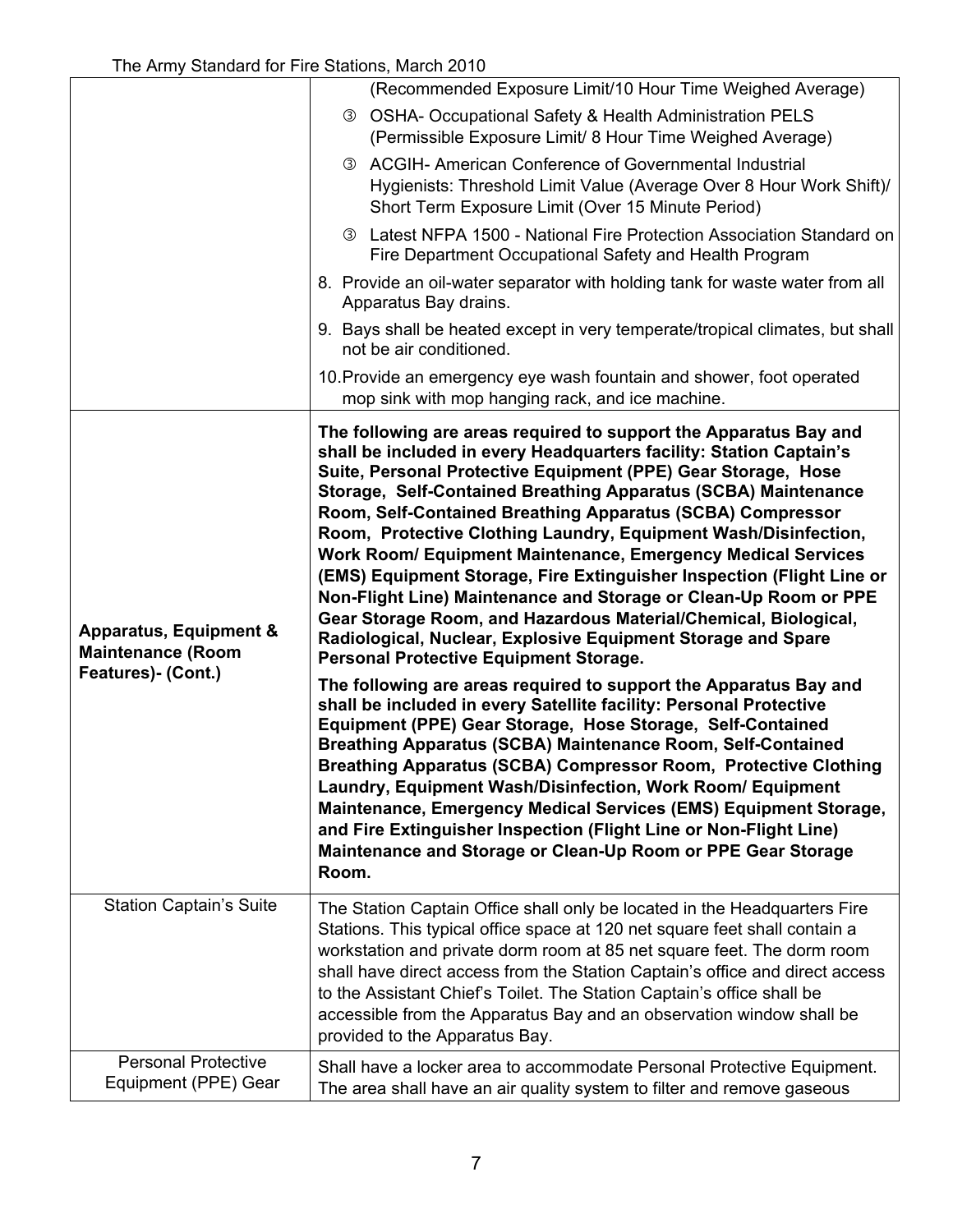| Storage<br>(Included in Apparatus Bay<br>Area)                         | emissions from stored gear and is located along the side walls of the<br>Apparatus Bay. The locker layout shall allow free air circulation around and<br>throughout the clothing. Personal Protective Equipment Gear Storage is<br>located along the side walls of the Apparatus Bay. As required by<br>installation, this area can assigned in place of the Fire Extinguisher<br>Inspection (Flight Line or Non-Flight Line) Maintenance and Storage and<br>shall be accessible from the Apparatus Bay. |
|------------------------------------------------------------------------|----------------------------------------------------------------------------------------------------------------------------------------------------------------------------------------------------------------------------------------------------------------------------------------------------------------------------------------------------------------------------------------------------------------------------------------------------------------------------------------------------------|
| Hose Storage<br>(Included in Apparatus Bay<br>Area)                    | Shall have area for drying and storage of hoses. Hoses are rolled and<br>stored on mobile storage racks and shall be accessible from Apparatus<br>Bay. Hose storage racks are located along the side walls of the Apparatus<br>Bay.                                                                                                                                                                                                                                                                      |
| Self-Contained Breathing<br>Apparatus (SCBA)<br>Maintenance Room       | Shall have area to service and maintain Self-Contained Breathing<br>Apparatus at 144 net square feet. The room also contains a Mask Pressure<br>Testing Machine. Shall provide area for open shelf storage units. This area<br>shall be accessible from Apparatus Bay and shall have direct access to the<br>Self-Contained Breathing Apparatus Compressor Room.                                                                                                                                         |
| Self-Contained Breathing<br>Apparatus (SCBA)<br><b>Compressor Room</b> | Shall have room to house compressor to support the Self-Contained<br>Breathing Apparatus at 50 net square feet. Shall have adequate access to<br>this area for the placement of compressor equipment. This space shall<br>include sound attenuation. A compressed air supply line shall be provided<br>from this room to the Apparatus Bay and Self-Contained Breathing<br>Apparatus Maintenance Room. Shall have direct access from the<br>SelfContained Breathing Apparatus Maintenance Room.          |
| <b>Protective Clothing Laundry</b>                                     | Shall have laundry facility area to wash and disinfect firefighters' protective<br>clothing. This area shall be accessible from the Apparatus Bay.<br>3 100 net square feet shall be provided for a One and Two-Company<br>Fire Station.                                                                                                                                                                                                                                                                 |
|                                                                        | 3 150 net square feet shall be provided for a Three-Company Fire<br>Stations.                                                                                                                                                                                                                                                                                                                                                                                                                            |
| Equipment Wash/<br><b>Disinfection</b>                                 | Shall have area to wash/disinfect and initiate any minor repair to firefighters'<br>equipment at 150 net square feet. Shall provide area for a work table with<br>adequate lighting and ample storage. Shall provide area for hanging racks<br>and open shelf storage units. This area shall be adjacent to the Work<br>Room/Equipment Maintenance and shall be accessible from the Apparatus<br>Bay. Provide an oil-water separator with holding tank for waste water from<br>all drains.               |
| Work Room/ Equipment<br>Maintenance                                    | Shall have area to maintain and repair firefighting equipment at 120 net<br>square feet. Provide area for a work bench with adequate lighting and<br>ample storage. This room area to be adjacent to the Equipment<br>Wash/Disinfection Area and shall be accessible from the Apparatus Bay.<br>Provide an oil-water separator with holding tank for waste water from all<br>drains.                                                                                                                     |
| <b>Emergency Medical Services</b><br>(EMS) Equipment Storage           | Shall have Emergency Medical Services storage area for supplies at 25 net<br>square feet. Emergency Medical Services storage shall be fully<br>conditioned, accessible from the Apparatus Bay and shall be restricted and                                                                                                                                                                                                                                                                                |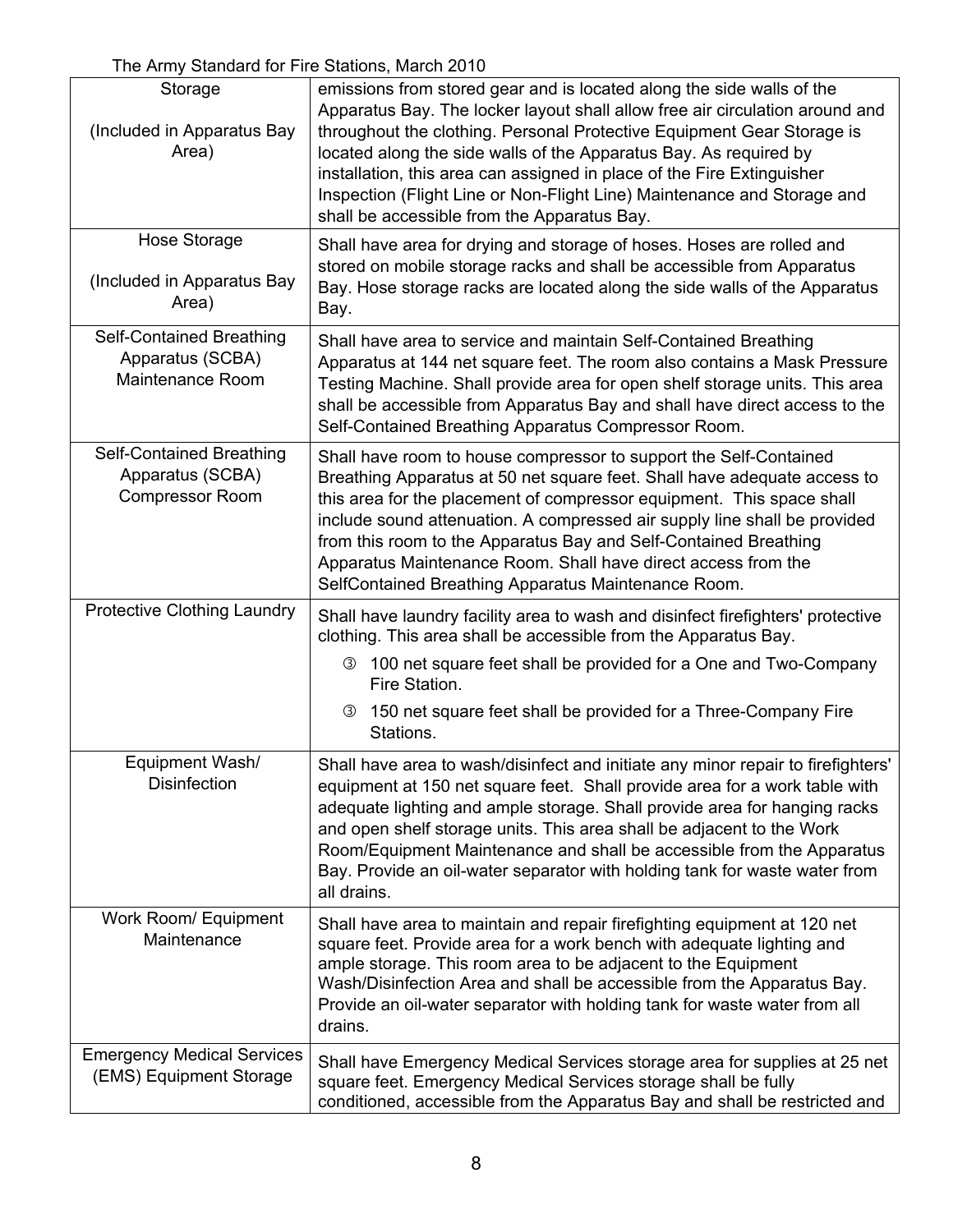|                                                                                                                                                                                     | controlled. In the Headquarters stations this area shall be located in the<br>Hazardous Material/Chemical, Biological, Radiological, Nuclear, Explosive<br>Equipment Storage area.                                                                                                                                                                                                                                                                                                                                                            |  |  |
|-------------------------------------------------------------------------------------------------------------------------------------------------------------------------------------|-----------------------------------------------------------------------------------------------------------------------------------------------------------------------------------------------------------------------------------------------------------------------------------------------------------------------------------------------------------------------------------------------------------------------------------------------------------------------------------------------------------------------------------------------|--|--|
| (Hazardous<br>Material/Chemical,<br>Biological, Radiological,<br>Nuclear, Explosive                                                                                                 | 1. Shall have storage area to house equipment classified for use with<br>hazardous materials. Sufficient open shelf storage areas shall be<br>provided. This area shall be accessible from the Apparatus Bay.                                                                                                                                                                                                                                                                                                                                 |  |  |
| <b>Equipment Storage</b><br>(HAZMAT/CBRNE) and                                                                                                                                      | 3 240 net square feet shall be provided for a One-Company Fire<br>Station.                                                                                                                                                                                                                                                                                                                                                                                                                                                                    |  |  |
| <b>Spare Personal Protective</b><br>Equipment (SPPE) Storage                                                                                                                        | 3 360 net square feet shall be provided for a Two-Company Fire<br>Station.                                                                                                                                                                                                                                                                                                                                                                                                                                                                    |  |  |
|                                                                                                                                                                                     | 3 480 net square feet shall be provided for a Three-Company Fire<br>Station.                                                                                                                                                                                                                                                                                                                                                                                                                                                                  |  |  |
|                                                                                                                                                                                     | 2. The Hazardous Material/Chemical, Biological, Radiological, Nuclear,<br>Explosive Equipment Storage area shall contain a Logistics Officer area.<br>This area is a typical office space that shall contain a workstation at 80<br>net square feet.                                                                                                                                                                                                                                                                                          |  |  |
|                                                                                                                                                                                     | 3. In the Headquarters stations, the Emergency Medical Services<br>Equipment Storage shall be located in the Hazardous                                                                                                                                                                                                                                                                                                                                                                                                                        |  |  |
|                                                                                                                                                                                     | Material/Chemical, Biological, Radiological, Nuclear, Explosive<br>Equipment Storage area at 25 net square feet.                                                                                                                                                                                                                                                                                                                                                                                                                              |  |  |
| Fire Extinguisher Inspection<br>(Non Flight Line)<br>Maintenance and Storage-<br>Option for the Clean-Up<br>Room or the Personal<br>Protective Equipment (PPE)<br>Gear Storage Room | 1. This area accommodates maintenance and service of fire extinguishers<br>at 160 net square feet. This area shall be accessible from the Apparatus<br>Bay.                                                                                                                                                                                                                                                                                                                                                                                   |  |  |
|                                                                                                                                                                                     | 2. As required by installation mission, this room may be a Clean-Up Room.<br>This area provides showers and lockers for the firemen to<br>decontaminate themselves before entering the living portion of the fire<br>station. A service window shall be provided to the Protective Clothing<br>Laundry room.                                                                                                                                                                                                                                  |  |  |
|                                                                                                                                                                                     | <b>3</b> Two private showers w/ changing areas and full privacy doors shall<br>be provided for a One-Company Fire Station.                                                                                                                                                                                                                                                                                                                                                                                                                    |  |  |
|                                                                                                                                                                                     | 3 Two private showers w/ changing areas and full privacy doors shall<br>be provided for a Two-Company Fire Station.                                                                                                                                                                                                                                                                                                                                                                                                                           |  |  |
|                                                                                                                                                                                     | <b>3</b> Three private showers w/ changing areas and full privacy doors shall<br>be provided for a Three-Company Fire Station.                                                                                                                                                                                                                                                                                                                                                                                                                |  |  |
|                                                                                                                                                                                     | 3. As required by the installation's mission, this room may be a Personal<br>Protective Equipment Gear Storage Room. Shall have a locker area to<br>accommodate Personal Protective Equipment. The area shall be kept<br>under constant negative pressure to evacuate gaseous emissions from<br>stored gear or filtration equipment that is designed to filter and remove<br>gaseous emissions from Personal Protective Equipment shall be used.<br>The locker layout shall allow free air circulation around and throughout<br>the clothing. |  |  |
| Fire Extinguisher (Flight Line)<br>Maintenance and Storage-<br>Option for the Clean-Up                                                                                              | 1. This area accommodates maintenance and service of fire extinguishers<br>at 160 net square feet. This area shall be accessible from the Apparatus<br>Bay. This area accommodates maintenance and service of flight line fire                                                                                                                                                                                                                                                                                                                |  |  |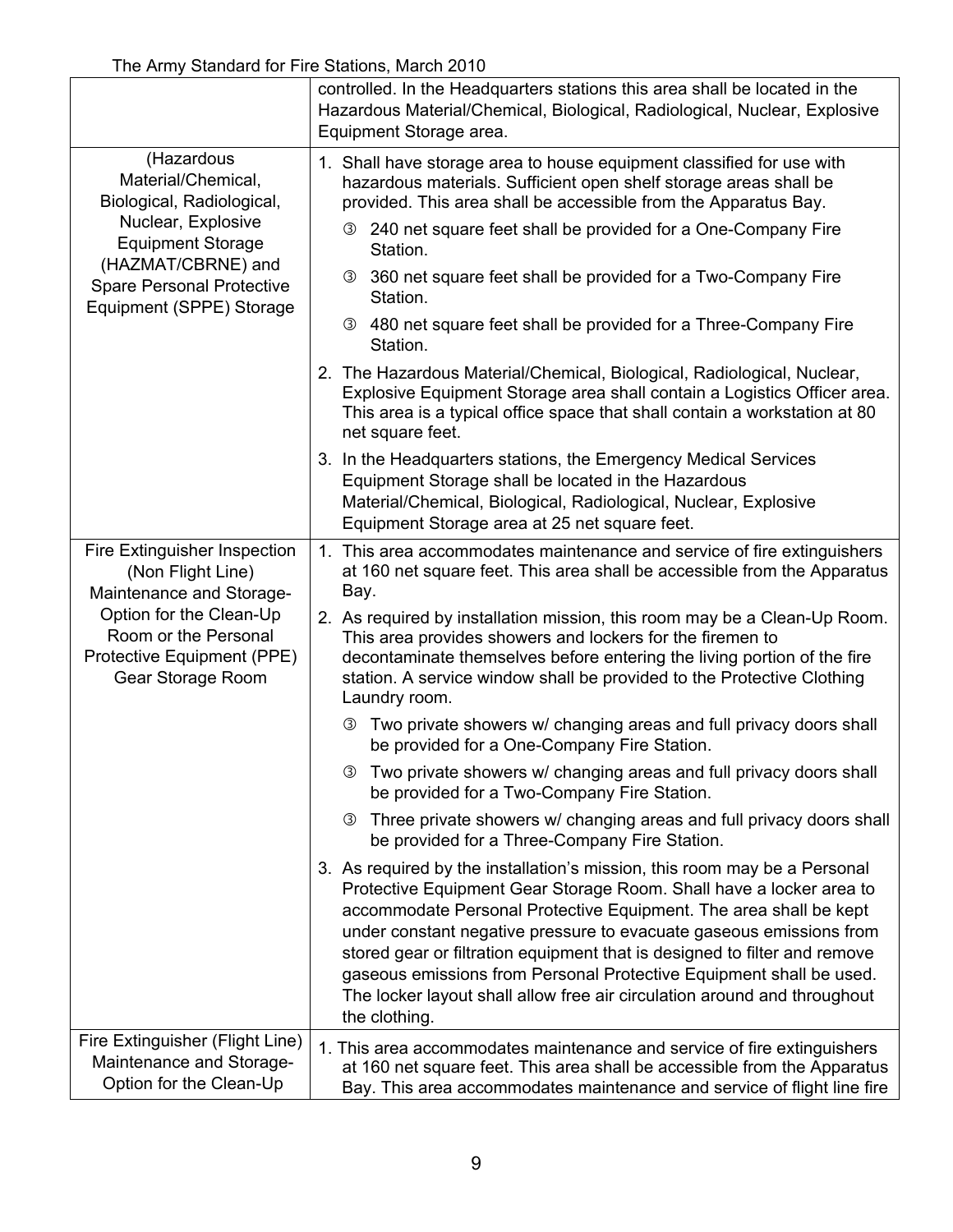| Room or the PPE Gear<br>Storage Room                                              | extinguishers and includes both an indoor storage/maintenance and an<br>outdoor storage area.                                                                                                                                                                                                                                                                                                                                                                                                                                                                                                                                                                                                                                                                                                      |
|-----------------------------------------------------------------------------------|----------------------------------------------------------------------------------------------------------------------------------------------------------------------------------------------------------------------------------------------------------------------------------------------------------------------------------------------------------------------------------------------------------------------------------------------------------------------------------------------------------------------------------------------------------------------------------------------------------------------------------------------------------------------------------------------------------------------------------------------------------------------------------------------------|
|                                                                                   | 2. As required by installation mission, this room may be a Clean-Up Room.<br>This area provides showers and lockers for the firemen to<br>decontaminate themselves before entering the living portion of the fire<br>station. A service window shall be provided to the Protective Clothing<br>Laundry room.                                                                                                                                                                                                                                                                                                                                                                                                                                                                                       |
|                                                                                   | <b>3</b> Two private showers w/ changing areas and full privacy doors shall<br>be provided for a One-Company Fire Station.                                                                                                                                                                                                                                                                                                                                                                                                                                                                                                                                                                                                                                                                         |
|                                                                                   | <b>3</b> Two private showers w/ changing areas and full privacy doors shall<br>be provided for a Two-Company Fire Station.                                                                                                                                                                                                                                                                                                                                                                                                                                                                                                                                                                                                                                                                         |
|                                                                                   | <b>3</b> Three private showers w/ changing areas and full privacy doors shall<br>be provided for a Three-Company Fire Station.                                                                                                                                                                                                                                                                                                                                                                                                                                                                                                                                                                                                                                                                     |
|                                                                                   | 3. As required by the installation's mission, this room may be a Personal<br>Protective Equipment Gear Storage Room. Shall have a locker area to<br>accommodate Personal Protective Equipment. The area shall be kept<br>under constant negative pressure to evacuate gaseous emissions from<br>stored gear or filtration equipment that is designed to filter and remove<br>gaseous emissions from Personal Protective Equipment shall be<br>provided. The locker layout shall allow free air circulation around and<br>throughout the clothing.                                                                                                                                                                                                                                                  |
| Storage of Structural and<br><b>Aircraft Rescue Fire Fighting</b><br>(ARFF) Agent | As dictated by mission requirements with at least one required per<br>department, this area is a single-story structure separate from the fire<br>station building. It shall be located along the drive leading into the<br>Apparatus Bay for ease of loading and unloading of firefighting agents. 75<br>SF per Aircraft Rescue Fire Fighting truck and 48 SF per structural truck<br>are required for sizing.                                                                                                                                                                                                                                                                                                                                                                                    |
|                                                                                   | Shall group all the administrative offices and training/support areas of<br>similar function in the same general area and this general area shall be<br>considered the Administrative Office Area.                                                                                                                                                                                                                                                                                                                                                                                                                                                                                                                                                                                                 |
| <b>Administrative &amp; Training</b><br>(Room Features)                           | The following offices shall be identified and included in every<br>Headquarters facility: Provide separate dedicated offices for the Fire<br>Chief, Deputy Fire Chief, Assistant Chief, Training Officer, Assistant<br>Chief for Fire Prevention, Inspector(s), Emergency Medical Services<br>(EMS), and Hazardous Materials (HAZMAT) Safety. In the Inspector(s)'<br>office, there is one inspector per company. Provide a Lobby, ABA<br>Toilet, General Administration Storage, Department Training Room,<br><b>Computer Training/Testing Room, and Telecommunications Room. All</b><br>Dispatch and dispatch-like functions shall be grouped together.<br>Dispatch Areas include: Dispatch Supervisor, Dispatch Toilet, and<br>Dispatch Kitchenette, and Uninterrupted Power Source (UPS) Room. |
|                                                                                   | The following offices shall be identified and included in every Satellite<br>facility: Provide separate dedicated office for the Stations Officer's<br>Office/Watch Desk Area with an adjacent UPS Room. Provide a Lobby,<br><b>ABA Toilet, General Administration Storage, Computer</b>                                                                                                                                                                                                                                                                                                                                                                                                                                                                                                           |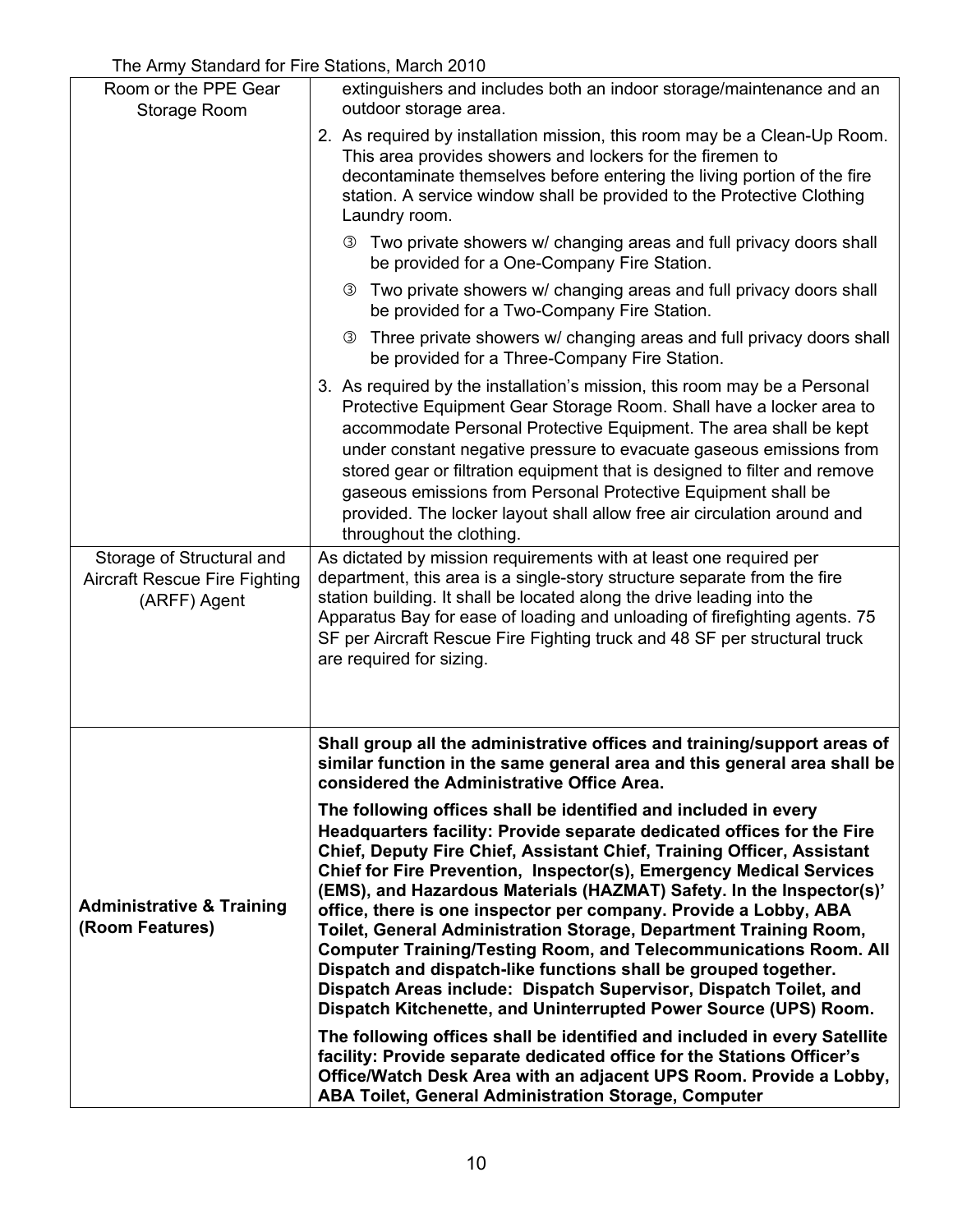|                                                      | Training/Testing Room, and Telecommunications Room.                                                                                                                                                                                                                                                                                                                                                                                                                                                                                                                                                                         |
|------------------------------------------------------|-----------------------------------------------------------------------------------------------------------------------------------------------------------------------------------------------------------------------------------------------------------------------------------------------------------------------------------------------------------------------------------------------------------------------------------------------------------------------------------------------------------------------------------------------------------------------------------------------------------------------------|
| Fire Chief's Suite                                   | 1. This typical office space at 200 net square feet shall contain a<br>workstation, private dorm room at 85 net square feet, and private toilet at<br>60 net square feet. In the private toilet provide water closet, shower, and<br>lavatory. Shall be adjacent to the Deputy Chief's Office and directly off the<br>Lobby. Operable windows shall provide natural light. Anti-terrorism<br>issues, especially in outside the continental US (OCONUS) locations with<br>regard to natural light provisions shall be addressed.                                                                                             |
|                                                      | 2. Independent environmental control shall be provided for the Fire Chief's<br>Office.                                                                                                                                                                                                                                                                                                                                                                                                                                                                                                                                      |
| Fire Chief's Conference<br>Room                      | This area shall provide conference space at 240 net square feet for the<br>station on-duty personnel and provide space for a small conference table<br>for 8 to 10 people. The Fire Chief's Conference Room shall be located off<br>of the corridor in the Administrative Office area.                                                                                                                                                                                                                                                                                                                                      |
| Deputy Chief's Office                                | 1. This typical office space at 120 net square feet shall contain a workstation<br>and be located adjacent to the chief's office and directly off the lobby.                                                                                                                                                                                                                                                                                                                                                                                                                                                                |
|                                                      | 2. Independent environmental control shall be provided for the Deputy<br>Chief's Office.                                                                                                                                                                                                                                                                                                                                                                                                                                                                                                                                    |
| <b>Station Officer's Office/Watch</b><br><b>Desk</b> | This area at 230 net square feet serves to control public access to the<br>station and shall contain a Watch Desk whose function is to receive<br>emergency calls from dispatch. This area contains the security monitors if<br>provided for the station and is occupied 24 hours a day 7 days a week. This<br>area shall have direct access to the apparatus bay and the lobby.<br>Operable windows shall provide natural light. Anti-terrorism issues,<br>especially in outside the continental US (OCONUS) locations with regard to<br>natural light provisions. Independent environmental control shall be<br>provided. |
|                                                      | The UPS room at 60 net square feet is the termination point for all<br>(3)<br>data and communication utilities to support the Station Officer's<br>Office/Watch Desk area only. This room also houses the equipment<br>racks for the Station Officer's Office/Watch Desk area's computer<br>networks, telephone, communication feeds, and an UPS. The UPS<br>room shall be adjacent to and accessible from the Station Officer's<br>Office/Watch Desk area.                                                                                                                                                                 |
| <b>Assistant Chief's Suite</b>                       | 1. This typical office space at 120 net square feet shall contain a<br>workstation, private dorm room at 85 net square feet, and private toilet at<br>60 net square feet. The dorm room shall have direct access from the<br>Assistant Chief's office. In the toilet provide water closet, shower, and<br>lavatory. The toilet shall have access from the Assistant Chief's dorm<br>room and the Station Captain's dorm room. The Assistant Chief area shall<br>be located off of the corridor in the Administrative Office area.                                                                                           |
|                                                      | 2. Independent environmental control shall be provided for the Assistant<br>Chief's Suite.                                                                                                                                                                                                                                                                                                                                                                                                                                                                                                                                  |
| <b>General Administration</b>                        | Shall provide storage at 80 net square feet for general administration and                                                                                                                                                                                                                                                                                                                                                                                                                                                                                                                                                  |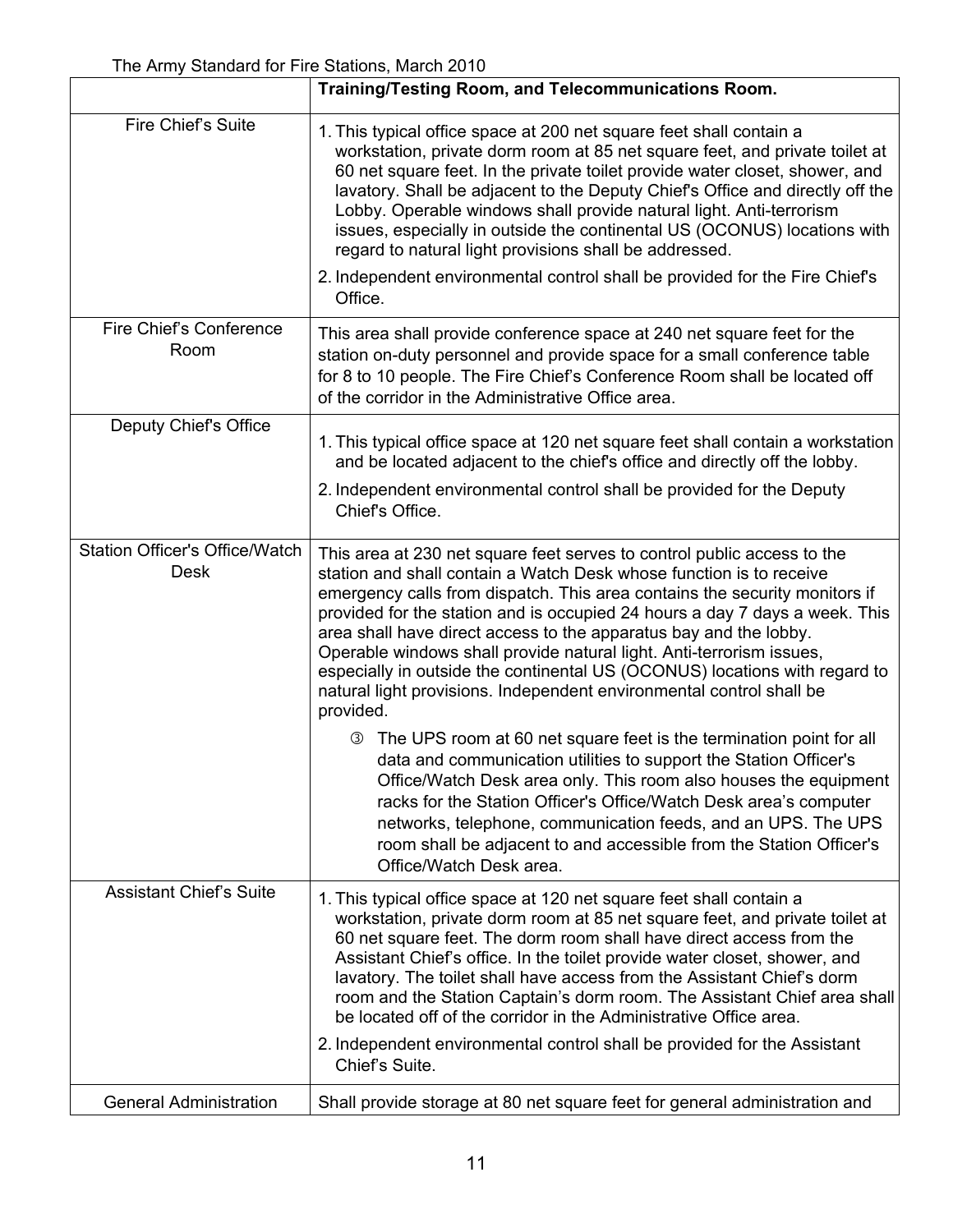| Storage                                                       | office supplies. Shall be located off of the corridor in the Administrative<br>Office area. Provide built in storage shelving.                                                                                                                                                                                                                                                                                                                                                                                                                                                                                                                                                                                                                                                  |  |
|---------------------------------------------------------------|---------------------------------------------------------------------------------------------------------------------------------------------------------------------------------------------------------------------------------------------------------------------------------------------------------------------------------------------------------------------------------------------------------------------------------------------------------------------------------------------------------------------------------------------------------------------------------------------------------------------------------------------------------------------------------------------------------------------------------------------------------------------------------|--|
| Lobby                                                         | Shall be at 100 net square feet and serves as the entrance to the facility<br>and be a gathering/waiting space for the visiting public. The lobby is the<br>entrance into the Administrative Office area and shall be recognizable from<br>the outside as a well-lit, inviting space.                                                                                                                                                                                                                                                                                                                                                                                                                                                                                           |  |
| <b>Public Toilet</b>                                          | Shall provide an ABA accessible toilet at 48 net square feet with a lavatory<br>and water closet off of the Lobby area.                                                                                                                                                                                                                                                                                                                                                                                                                                                                                                                                                                                                                                                         |  |
| Dispatch's Suite                                              | 1. This room at 256 net square feet functions to receive and dispatch fire<br>related emergency related calls. This room also serves to control public<br>access to the station. This area contains the security monitors for the<br>station and is occupied 24 hours a day, 7 days a week. Provide free<br>access area around the consoles for this room. Provide a dedicated toilet<br>and kitchenette directly adjacent to and accessible from the room for staff<br>use. Provide tinted windows. If possible, operators shall be able to see<br>exterior conditions. Antiterrorism issues, especially in outside the<br>continental US (OCONUS) locations with regard to natural light provisions<br>shall be addressed. This area shall have direct access from the lobby. |  |
|                                                               | <b>3</b> A workstation area shall be provided for a Dispatch Supervisor. The<br>Dispatch Supervisor shall be located in the Dispatch area.                                                                                                                                                                                                                                                                                                                                                                                                                                                                                                                                                                                                                                      |  |
|                                                               | Shall provide ABA accessible toilet at 48 net square feet with a<br>$\circled{3}$<br>lavatory and water closet adjacent to and accessible from the<br>Dispatch area for staff use.                                                                                                                                                                                                                                                                                                                                                                                                                                                                                                                                                                                              |  |
|                                                               | Shall provide kitchenette at 20 net square feet with a kitchen sink<br>(3)<br>and disposal adjacent to and accessible from the Dispatch area for<br>staff use.                                                                                                                                                                                                                                                                                                                                                                                                                                                                                                                                                                                                                  |  |
|                                                               | The UPS room at 60 net square feet is the termination point for all<br>(3)<br>data and communication utilities to support the Dispatch area only.<br>This room also houses the equipment racks for the Dispatch area's<br>computer networks, telephone, communication feeds, and an UPS.<br>The UPS room shall be adjacent to and accessible from the<br>Dispatch area.                                                                                                                                                                                                                                                                                                                                                                                                         |  |
|                                                               | 2. Independent environmental control equipment shall be provided for the<br>Dispatch Suite.                                                                                                                                                                                                                                                                                                                                                                                                                                                                                                                                                                                                                                                                                     |  |
| <b>Telecommunications Room</b>                                | Shall provide a preferably centrally located room at 180 net square feet for<br>the termination of all data and communication utilities in the facility. There<br>shall be a minimum of one Telecommunications Room on each floor,<br>designed in accordance with I3A Guide and ANSI/EIA/TIA-569-B.                                                                                                                                                                                                                                                                                                                                                                                                                                                                             |  |
| <b>Assistant Chief for Fire</b><br><b>Prevention's Office</b> | This typical office space at 120 net square feet shall contain a workstation<br>located adjacent to and accessible from the Inspectors' Office area or<br>accessible from the corridor in the Administrative Office area.                                                                                                                                                                                                                                                                                                                                                                                                                                                                                                                                                       |  |
| Inspector(s)' Office                                          | This typical office space contains workstations for the Fire Inspectors<br>located adjacent to and accessible to the Assistant Chief for Fire<br>Prevention's Office. This area shall be located off of the corridor in the                                                                                                                                                                                                                                                                                                                                                                                                                                                                                                                                                     |  |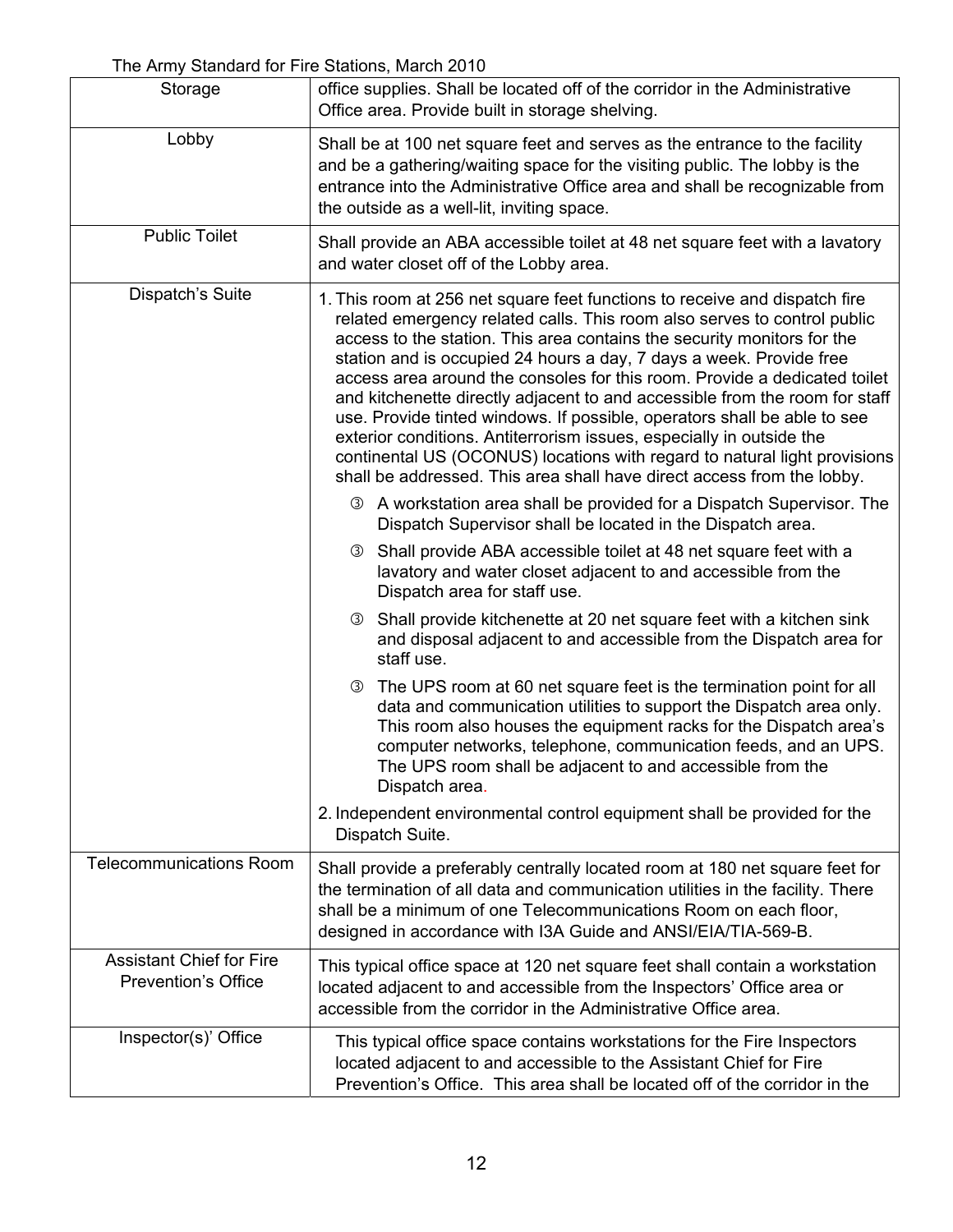|                                                      | Administrative Office area.                                                                                                                                                                                                                                                                                                                                                                                                  |
|------------------------------------------------------|------------------------------------------------------------------------------------------------------------------------------------------------------------------------------------------------------------------------------------------------------------------------------------------------------------------------------------------------------------------------------------------------------------------------------|
|                                                      | 144 net square feet shall be provided for a One-Company Fire<br>③<br>Station.                                                                                                                                                                                                                                                                                                                                                |
|                                                      | 288 net square feet shall be provided for a Two-Company Fire<br>$\circled{3}$<br>Station.                                                                                                                                                                                                                                                                                                                                    |
|                                                      | 3 432 net square feet shall be provided for a Three-Company Fire<br>Station.                                                                                                                                                                                                                                                                                                                                                 |
| <b>Training Officer's Office</b>                     | This typical office space at 100 net square feet shall contain a workstation.<br>Observation windows shall be provided to the Computer Training/Testing<br>Room and Department Training Room to monitor and control access. This<br>area shall be located off of the corridor in the Administrative Office area.                                                                                                             |
| <b>Department Training Room</b>                      | 1. Shall provide a room for continuing education and training. This area shall<br>be located off of the corridor in the Administrative Office area. Access to<br>the room shall be controlled by the Training Officer. Operable windows<br>shall provide natural light. Anti-terrorism issues, especially in outside the<br>continental US (OCONUS) locations with regard to natural light provisions<br>shall be addressed. |
|                                                      | 3 420 net square feet shall be provided for a One-Company Fire<br>Station.                                                                                                                                                                                                                                                                                                                                                   |
|                                                      | 700 net square feet shall be provided for a Two-Company Fire<br>$\circled{3}$<br>Station.                                                                                                                                                                                                                                                                                                                                    |
|                                                      | 980 net square feet shall be provided for a Three-Company Fire<br>$\circled{3}$<br>Station.                                                                                                                                                                                                                                                                                                                                  |
|                                                      | 2. Shall provide a separate room at 80 net square feet for storage of<br>audiovisual equipment, media, and additional equipment and furnishings<br>adjacent to and with direct access from the Department Training Room.                                                                                                                                                                                                     |
|                                                      | 3. Independent environmental control shall be provided for the Department<br>Training Room.                                                                                                                                                                                                                                                                                                                                  |
| <b>Computer Training/Testing</b><br>Room             | 1. Shall provide a room at 190 net square feet for Computer Training and<br>Testing consisting of carrels for study and testing. This area shall be<br>located off of the corridor in the Administrative Office area.                                                                                                                                                                                                        |
|                                                      | 2. In Headquarters Stations, access to the room shall be controlled by the<br>Training Officer.                                                                                                                                                                                                                                                                                                                              |
|                                                      | 3. Independent environmental control shall be provided for the Computer<br>Training/Testing Room.                                                                                                                                                                                                                                                                                                                            |
|                                                      | 4. In Satellite Stations, this room may be an Inspector(s)' Office as required<br>by the installation's mission.                                                                                                                                                                                                                                                                                                             |
| <b>Emergency Medical Services</b><br>(EMS) Office    | This typical office space at 80 net square feet shall contain a workstation.<br>This area shall be located off of the corridor in the Administrative Office<br>area.                                                                                                                                                                                                                                                         |
| <b>Hazardous Materials</b><br>(HAZMAT) Safety Office | This typical office space at 120 net square feet shall contain a workstation.<br>This area shall be located off of the corridor in the Administrative Office                                                                                                                                                                                                                                                                 |

| $  -$ |
|-------|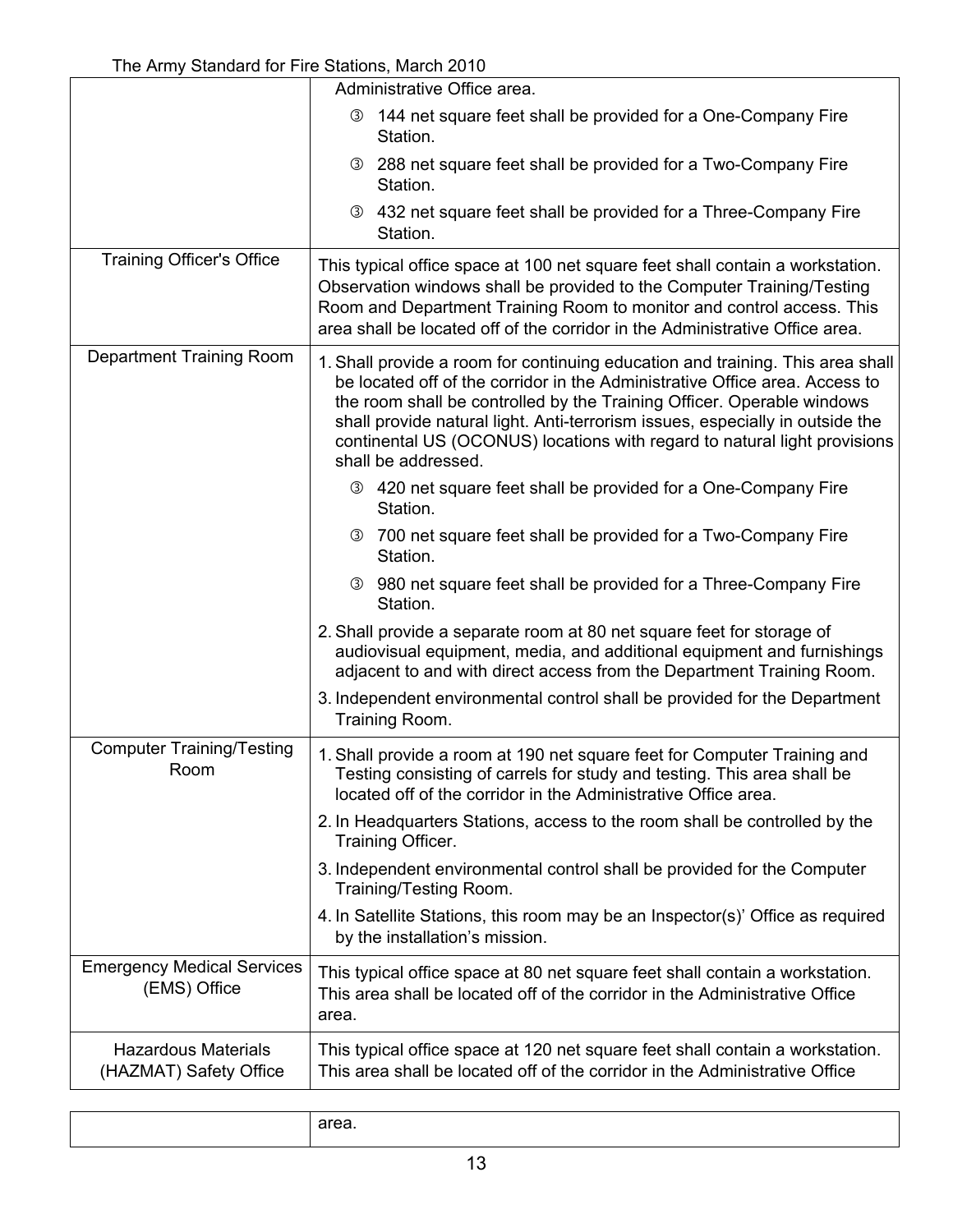| Living<br>(Room Features) | Shall group all the sleeping and living areas of similar function in the<br>same general area. This general area shall be considered the Living<br>Area.<br>The following rooms shall be identified and included in the Living<br>Area of every Headquarters facility: Day/Training Room, Recreation<br>Room, Janitor's Closet, Dorm Rooms, Laundry Room,<br>Bathroom/Showers/Changing, Additional Toilet/Shower, and Fitness<br>Room.<br>The following rooms shall be identified and included in the Living<br>Area of every Satellite facility: Day/Training Room, Janitor's Closet,<br>Dorm Rooms, Laundry Room, Bathroom/Showers/Changing, and<br><b>Fitness Room.</b>                                                                                                                  |  |
|---------------------------|---------------------------------------------------------------------------------------------------------------------------------------------------------------------------------------------------------------------------------------------------------------------------------------------------------------------------------------------------------------------------------------------------------------------------------------------------------------------------------------------------------------------------------------------------------------------------------------------------------------------------------------------------------------------------------------------------------------------------------------------------------------------------------------------|--|
| Day/Training Room         | Shall be configured like a large residential kitchen/dining/living room. Shall<br>be flexible to accommodate various functions such as informal meetings<br>and group training for the number of companies on duty. Kitchen shall be<br>sized to provide ample room for meal preparation for the entire facility's<br>overnight population. All kitchen appliances shall be light commercial<br>grade. Operable windows shall provide natural light. Anti-terrorism issues,<br>especially in outside the continental US (OCONUS) locations with regard to<br>natural light provisions shall be addressed. Separate dry and cold food<br>storage shall be provided for each shift. Access shall be off the corridor of<br>the Living Area and shall have direct access to the outdoor Patio. |  |
|                           | <b>3</b> 648 net square feet shall be provided for a One-Company Fire<br>Station.<br>3 1,296 net square feet shall be provided for a Two-Company Fire<br>Station.<br>1,944 net square feet shall be provided for a Three-Company Fire<br>$\circled{3}$                                                                                                                                                                                                                                                                                                                                                                                                                                                                                                                                      |  |
|                           | Station.                                                                                                                                                                                                                                                                                                                                                                                                                                                                                                                                                                                                                                                                                                                                                                                    |  |
| Dorm Rooms                | 1. Shall provide private quarters for the firefighters' sleeping duty shifts that<br>promote comfort and relaxation. Each room shall be shared by two<br>firefighters of different crew/shifts so that the room is never occupied<br>simultaneously. Access shall be from the Living Area's corridor and<br>operable windows shall provide natural light in every dorm room.<br>Antiterrorism issues, especially in outside the continental US (OCONUS)<br>locations with regard to natural light provisions shall be addressed.                                                                                                                                                                                                                                                            |  |
|                           | <b>3</b> Five (5) Dorm Rooms at 700 net square feet total shall be provided<br>for a One-Company Fire Station.                                                                                                                                                                                                                                                                                                                                                                                                                                                                                                                                                                                                                                                                              |  |
|                           | <b>3</b> Ten (10) Dorm Rooms at 1,400 net square feet total shall be<br>provided for a Two One-Company Fire Station.                                                                                                                                                                                                                                                                                                                                                                                                                                                                                                                                                                                                                                                                        |  |
|                           | Fifteen (15) Dorm Rooms at 2,100 net square feet total shall be<br>(3)<br>provided for a Three-Company Fire Station.                                                                                                                                                                                                                                                                                                                                                                                                                                                                                                                                                                                                                                                                        |  |
|                           | Two (2) Dorm Rooms at 280 net square feet total shall be provided<br>(3)<br>for an EMS requirement based on the Table of Distribution and<br>Allowance (TDA).                                                                                                                                                                                                                                                                                                                                                                                                                                                                                                                                                                                                                               |  |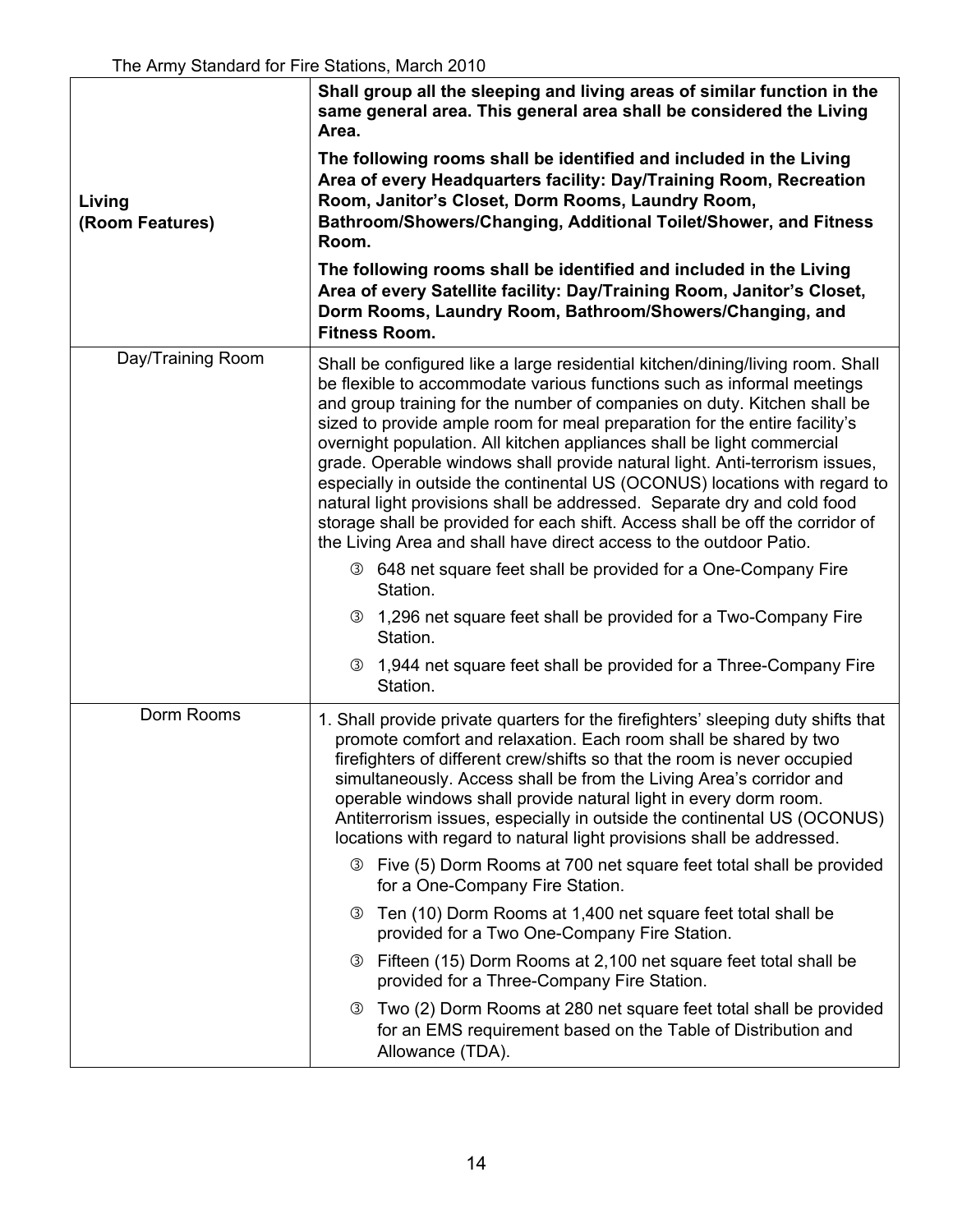|                                 | 2. Space shall be provided for individual wardrobes, beds and nightstands<br>in each dorm room.                                                                                                                                                                                                                                                                  |  |
|---------------------------------|------------------------------------------------------------------------------------------------------------------------------------------------------------------------------------------------------------------------------------------------------------------------------------------------------------------------------------------------------------------|--|
|                                 | 3. Acoustical privacy between rooms shall be provided.                                                                                                                                                                                                                                                                                                           |  |
|                                 | 4. Independent environmental control shall be provided for each Dorm<br>Room.                                                                                                                                                                                                                                                                                    |  |
| Bathroom/Showers/Changing       | Provide a separate men's and women's Bathroom/Showers/ Changing<br>Area. Bathroom/Showers/Changing area shall contain private water<br>closets, lavatory and shower stalls with private changing areas for<br>firefighters. Access shall be off the corridor of the Living Area.                                                                                 |  |
|                                 | 3 One-Company Station: Provide 1 water closet, 1 shower, and 1<br>lavatory for females at 150 net square feet, and provide 2 water<br>closets, 2 showers, and 2 lavatories for males at 250 net square<br>feet.                                                                                                                                                  |  |
|                                 | 3 Two-Company Station: Provide 1 water closet, 1 shower, and 1<br>lavatory for females at 150 net square feet, and provide 4 water<br>closets, 4 showers, and 3 lavatories for males at 325 net square<br>feet.                                                                                                                                                  |  |
|                                 | 3 Three-Company Station: Provide 1 water closet, 1 shower, and 1<br>lavatory for females at 150 net square feet, and provide 4 water<br>closets, 4 showers, and 4 lavatories for males at 350 net square<br>feet.                                                                                                                                                |  |
| <b>Fitness Room</b>             | 1. Shall provide a room at 437 net square feet to accommodate fitness<br>machines, treadmill, stationary bicycle, elliptical machine, free weights<br>and mats. Room shall be sized to provide free circulation and shall be<br>adjacent to, or in the proximity of, the Bathroom/Showers/Changing area.<br>Access shall be off the corridor of the Living Area. |  |
|                                 | 2. Independent environmental control shall be provided for the Fitness<br>Room.                                                                                                                                                                                                                                                                                  |  |
| <b>Additional Toilet/Shower</b> | This area shall be a toilet at 60 net square feet with a lavatory, water closet,<br>and shower. Access shall be off the corridor of the Living Area.                                                                                                                                                                                                             |  |
| Laundry Room                    | Shall provide a room to accommodate large heavy duty commercial<br>washers and dryers, built-in laundry-folding table and wall-mounted drying<br>rack for the firefighters' personal use. Provide direct dryer exhaust to the<br>exterior of the building. Access shall be off the corridor of the Living Area.                                                  |  |
|                                 | 3 Provide area at 80 net square feet for one washer and two dryers for<br>a One-Company Fire Station.                                                                                                                                                                                                                                                            |  |
|                                 | <b>3</b> Provide area at 160 net square feet for two washers and two dryers<br>for a Two-Company Fire Station.                                                                                                                                                                                                                                                   |  |
|                                 | Provide area at 240 net square feet for three washers and three<br>(3)<br>dryers for a Three-Company Fire Station.                                                                                                                                                                                                                                               |  |
| Janitor's Closet                | Provide a Janitor's closet at 48 net square feet. Provide exhaust ventilation<br>directly to the outside. This room shall be off the corridor of the Living Area<br>and near the Bathroom/Showers/Changing area. An additional Janitor's<br>Closet shall be off the corridor of the Living Area near the Day/Training                                            |  |
|                                 | Room in the Two-Story Fire Station.                                                                                                                                                                                                                                                                                                                              |  |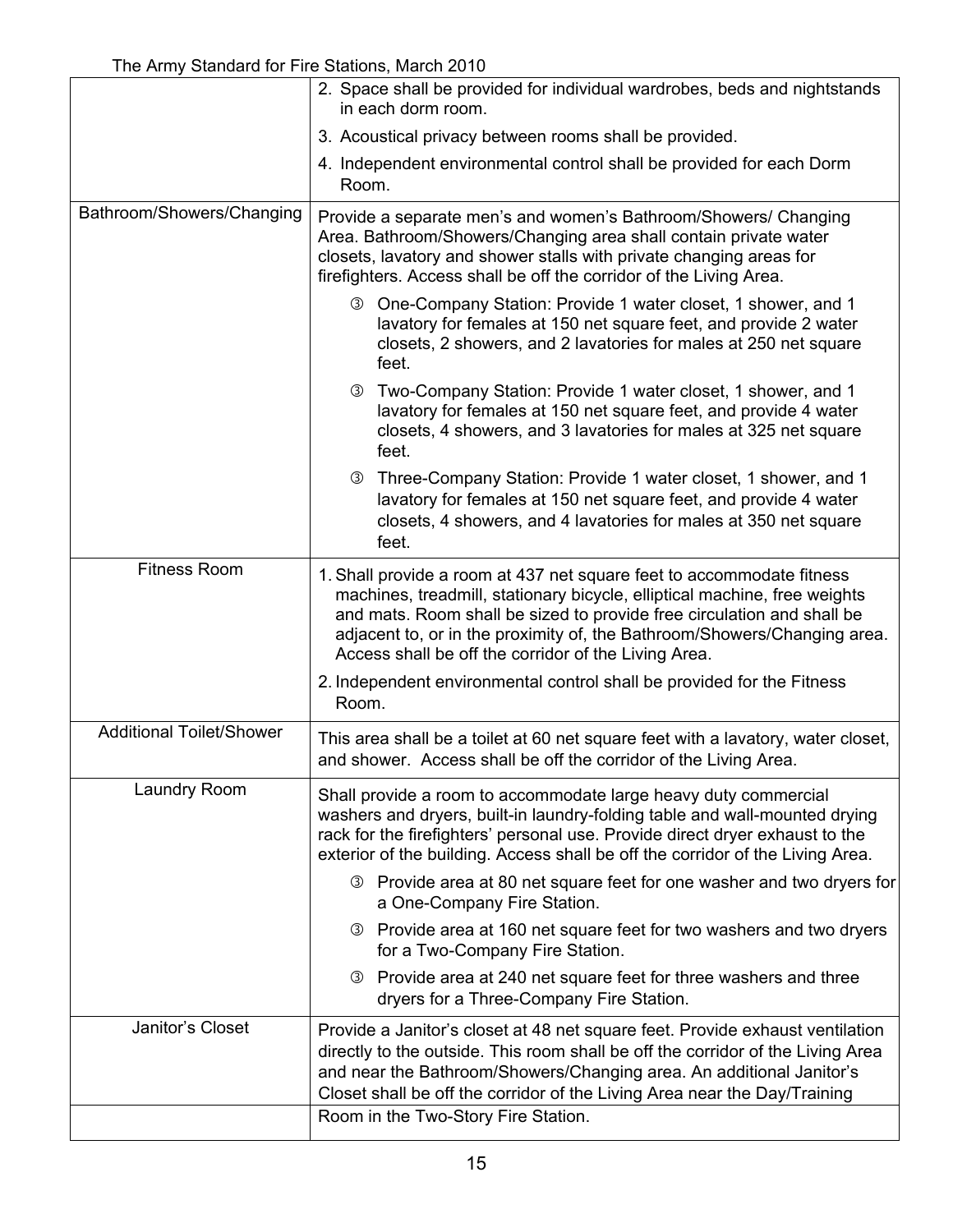| <b>Recreation Room</b>     | Provide a Recreation Room at 240 net square feet in a Headquarters station<br>to accommodate up to two "game units", such as pool tables, foosball<br>tables, ping pong tables or video game consoles. Access shall be off the<br>corridor of the Living Area.                |  |
|----------------------------|-------------------------------------------------------------------------------------------------------------------------------------------------------------------------------------------------------------------------------------------------------------------------------|--|
|                            | <b>3</b> As dictated by Installation mission requirements this area shall<br>become additional Day/Training Room area.                                                                                                                                                        |  |
| Vending                    | Shall provide space at 40 net square feet for two or more vending machines<br>for snacks and drinks. Vending area shall be conveniently located for use of<br>the firefighters and the fire station staff. Vending shall not be located in the<br>Day/Training Room or Lobby. |  |
| <b>Net to Gross Factor</b> | The net-to-gross factor accounts for circulation space, Mechanical Room,<br>Electrical Room, and wall thicknesses. The net-to-gross multiplier for Fire<br>Stations is as follows:                                                                                            |  |
|                            | The net-to-gross multiplier for a One-Story Fire Station is 22%.<br>(3)<br>The net-to-gross multiplier for a Two-Company Fire Station is 30%.<br>3                                                                                                                            |  |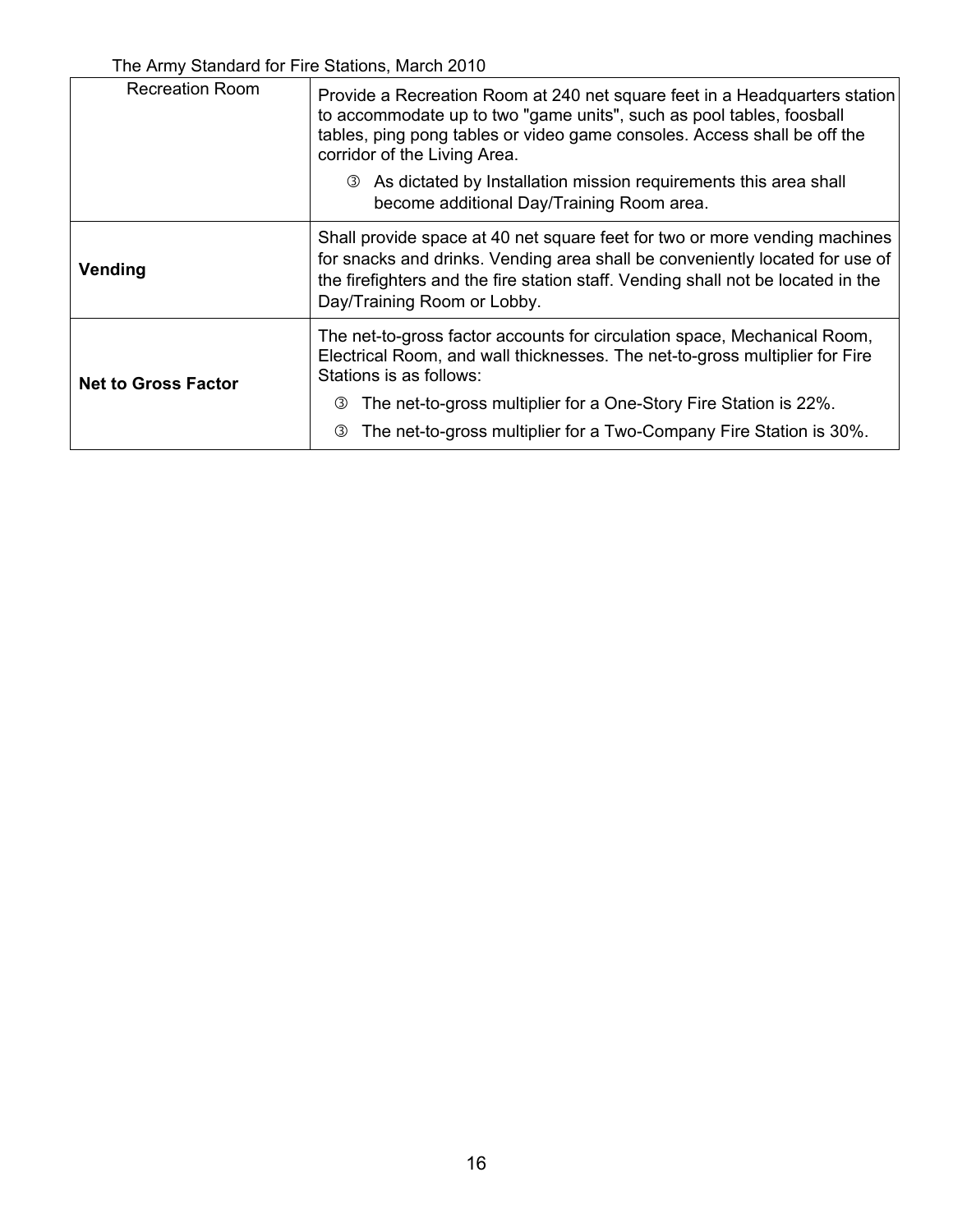### **GUIDANCE SECTION**

| <b>CATEGORY CODE</b> | <b>DESCRIPTION</b>  |
|----------------------|---------------------|
| 73010                | <b>Fire Station</b> |

- 1. General Design Philosophy: The Standard Army Fire Station is a comprehensive facility designed to support the military firefighters' mission to protect lives, installation facilities and flight-lines. The facility also accommodates the firefighters' administrative functions and provides an environment for fire prevention education and training.
- 2. General Layout: The square feet and overall size of each Fire Station shall vary in accordance to specific functional components collocated in each facility. The key internal adjacencies are driven by response time. The number, size, and configuration of emergency vehicles necessary to meet the mission of the specific installation are crucial to the sizing of the apparatus bay. OCONUS fire stations may require larger space allocations due to host nation requirements. Special requirements must be coordinated with the CoS Huntsville. Site constraints may drive the need for a two-story structure. Ensure the appropriate adjacencies are maintained for a two-story structure so that the required response times may be achieved. The Administrative & Training areas shall be placed on the first floor.
- 3. Fire Station Master Planning: The Fire Station shall be easily accessible by military personnel, military personnel family members, and reservists and layouts are driven by response time. The Fire Station shall be sited a minimum of 45 meters (150') from the perimeter of the installation and 25 meters (82') from trash containers, roadways and parking lots. If these standoff distances are not provided, the Fire Station shall be hardened as described in the "DoD Antiterrorism Minimum Standards for Buildings". Reference: UFC 4-010-01 Unified Facilities Criteria – DOD Antiterrorism Minimum Standards for Buildings. Site to be compatible with the site planning and style of adjacent existing site.
- 4. Signage: As a minimum the facility shall be identified as a "Fire Station". Coordinate the signage with the Installation Design Guide (IDG) standards. The installation or community name or geographic location of the facility may be used for public identification purposes. Location of the sign is a site adaptation issue.
- 5. Interior Signage: Provide room identification signage and similar type signs for all rooms. Coordinate the signage with the Installation Design Guide.
- 6. Exterior Construction: Use sustainable, low maintenance finish materials. Coordinate the exterior finishes with the Installation Design Guide. Building to be compatible with the architecture of adjacent existing structures.
- 7. Interior Construction: Use sustainable, durable, impact resistant, low volatile organic compounds (VOC), low maintenance finish materials. Coordinate the interior/exterior finishes with the Installation design standards. Construction and finishes (walls, floor, and ceiling) shall support the cohesive image and theme of the facility. Design the living areas of the facility, such as the Day Room and the Dorm Rooms, to reflect a residential, non-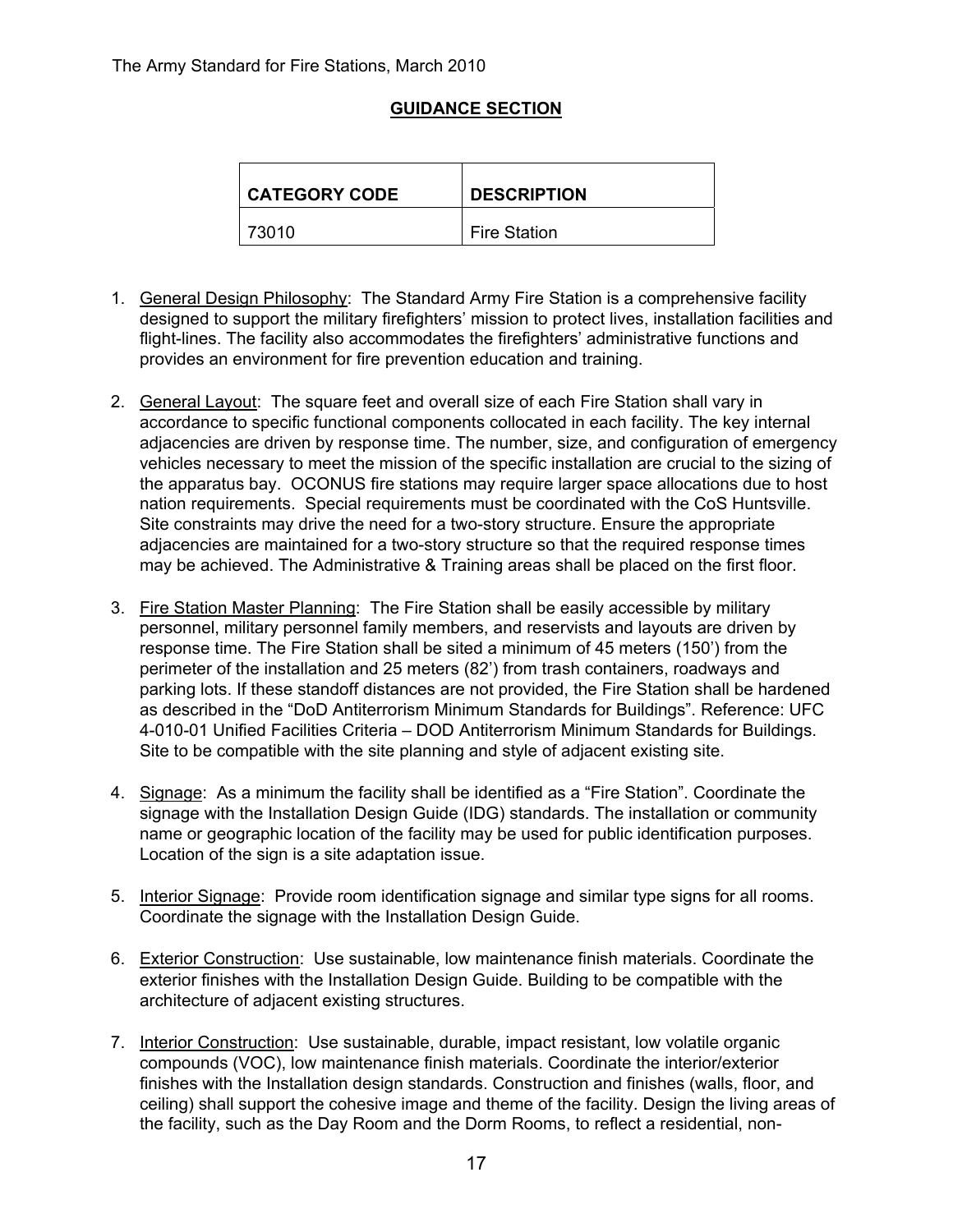The Army Standard for Fire Stations, March 2010 institutional character. Counters, casework, and cabinets shall be of high-quality and durable construction.

- 8. Interior Glass: All interior glass must be tempered safety glass and mirrors must be constructed with break-resistant materials.
- 9. Acoustics: Design the facility to provide a comfortable acoustical environment. Provide comprehensive sound isolation and sound absorption measures for individual spaces as appropriate. Provide acoustical design to prevent sound from noisy spaces such as corridors, toilets, elevator machine rooms, and mechanical rooms from having negative impact on the adjacent spaces.
- 10. Landscaping: Provide materials natural to the area to limit irrigation and maintenance.
- 11. Utilities: Use underground utility distribution lines, where feasible.
- 12. Heating, Ventilating and Air Conditioning (HVAC): The HVAC system(s) shall provide heating and air conditioning subject to geographical requirements for the entire facility, excluding the apparatus bay and mechanical room, which require only heating. Radiant heating shall be used for Apparatus Bay heating and radiant floor heating shall be used under all Apparatus Bay doors in cold climates to prevent the doors from freezing to the pavement. A system with zoning flexibility shall be provided. The mechanical room shall have an exhaust fan.
- 13. Roofline: Flat roofs are not allowed, unless compatibility with existing structures are required. Provide only slope type roofs with a pitch of not less than 3/12.
- 14. Exterior Windows: Provide all exterior windows with window treatment allowing manual control of exterior light. Do not provide skylights in any location. Exterior windows are an important element that provides daytime lighting to the overall fire station design.
- 15. Antiterrorism/Force Protection: Facility shall be evaluated for security requirements in accordance with UFC 4-010-01, DoD Minimum Antiterrorism Standards for Buildings, latest edition.
- 16. Gross Area Calculation: Gross floor areas are calculated in accordance with the latest edition of US Army Technical Instructions 800-01 (TI 800-01), Design Criteria.
- 17. Physical Security: Facility shall be evaluated for physical security risks using DA Pamphlet 190-51, Risk Analysis for Army Property. High value equipment stored in these facilities should be secured and accounted for in accordance with Section III of AR 190-51, Security of Unclassified Army Property (Sensitive and Nonsensitive).
- 18. Recycle Space: Provide an easily accessible area that serves the entire building and is dedicated to the collection and storage of non-hazardous materials for recycling, including at a minimum: paper, corrugated cardboard, glass, plastics, and metals.
- 19. Patio Space: If an attached awning is provided, refer to NFPA 13 for the fire protection requirements.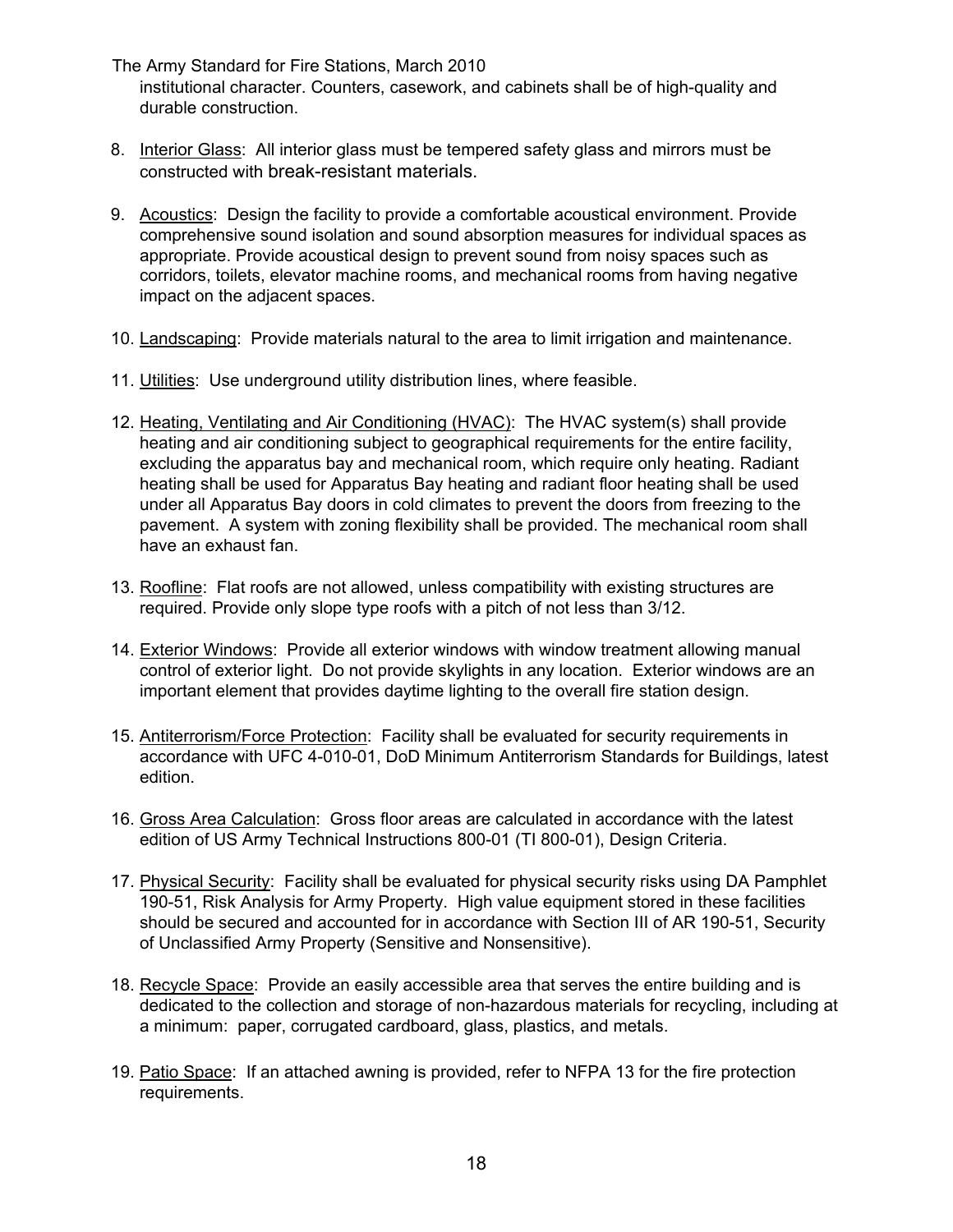- 20. Additional Space: Additional facility capability may include an Emergency Operations Center (EOC) situation room (if required by the installation and validated by HQDA), or a host nation employee dayroom as mandated by master labor contracts (MLC) or Status of Forces Agreement (SOFA). The EOC in the head quarters facility is a specialized conference room used in cases of major operations to manage and coordinate rescue and emergency service efforts. It shall be set up to handle planned and ad-hoc meetings and a high volume of telephone and computer communications.
- 21. Compliance: The Army Standard may identify an Army regulation, technical guide or other written guidance as mandatory criteria. The Corps of Engineers CoS provides the first line compliance to Standard review. The Facilities Design Team in conjunction with the CoS shall resolve any issues where there may be conflicting, unclear, or no compliance measurement threshold. Resolution may require senior leadership guidance or amendment of the Army Standard. The Army Standard is not intended to provide compliance criteria detailed in references, regulations, industry standards, or the standard design.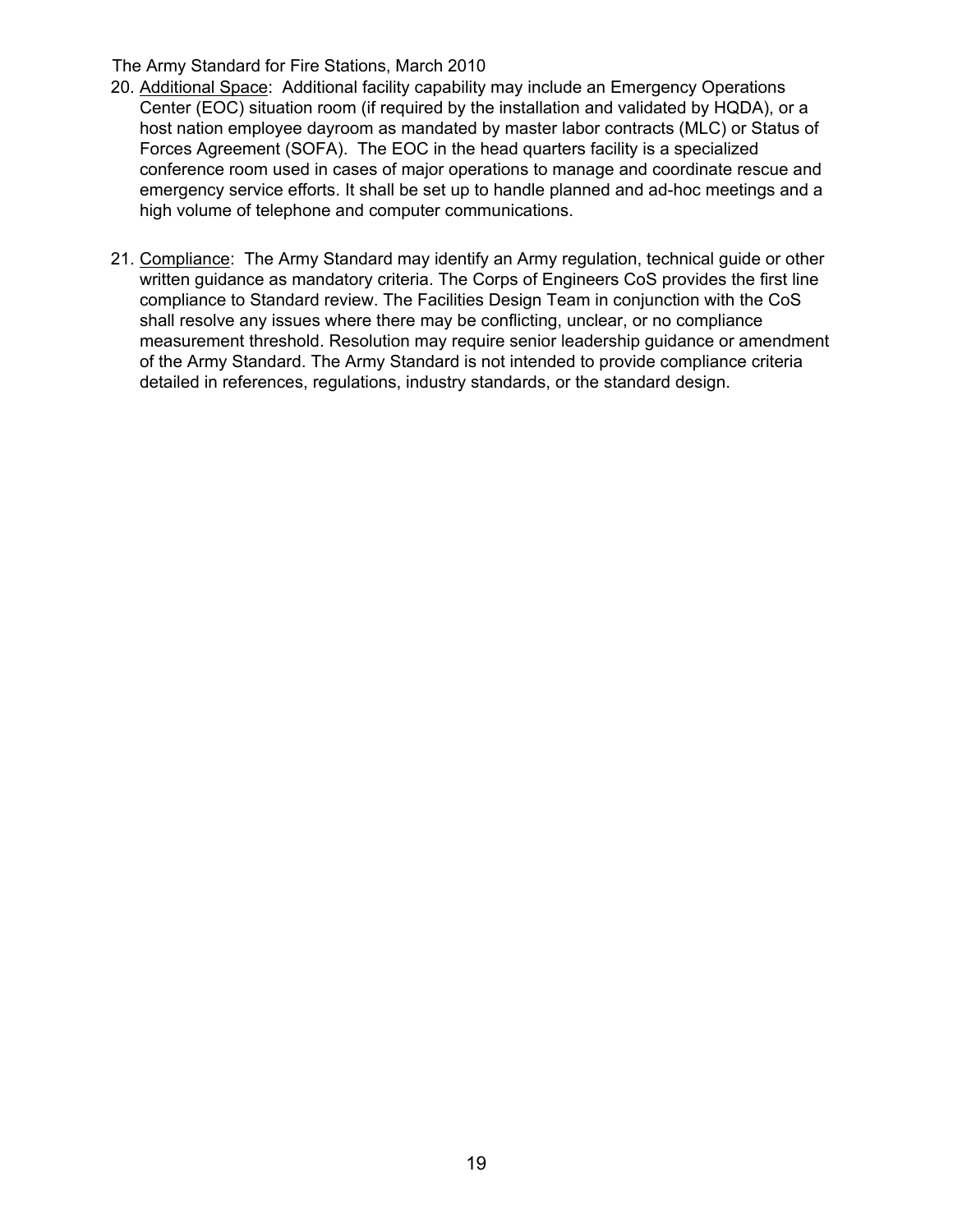### The Army Standard for Fire Stations, March 2010 **REFERENCE CRITERIA**

The designs shall use the latest editions of the following design criteria:

- ADA and ABA Accessibility Guidelines for Buildings and Facilities*,* July 2004, United States Access Board, http://www.access-board.gov/ada-aba.htm
- Americans with Disabilities Act and Architectural Barriers Act Accessibility Guidelines, ADAAG, United States Access Board, http://www.access-board.gov/adaag/html/adaag.htm
- American Society of Heating, Refrigeration and Air-Conditioning Engineers (ASHRAE) Handbooks and Standards (55, 62.1, 90.1)
- ANSI/EIA/TIA-568, Commercial Building Wiring Standard
- ANSI/EIA/TIA-569, Commercial Buildings Standard for Telecommunications Pathways and. **Spaces**
- Architectural Barriers Act of 1968 (ABA), Public Law 90-480, United States Access Board, http://www.access-board.gov/adaag/html/adaag.htm
- AR 380-5, Department of the Army Information Security Program
- AR 405-70, Utilization of Real Property
- AR 415-15, Army Military Construction Program Development and Execution
- AR 420-1, Army Facilities Management
- Army SDD LEED NC Silver Policy
- AWI Quality Standards Illustrated
- DA PAM 415-28, Facility Guide To Army Real Property Category Codes
- DG 1110-3-122, Interior Design Guide
- DoD Instruction 4165.57, *Air Installations Compatible Use Zones (AICUZ)*
- DoD Instruction 6055.06, *DoD Fire and Emergency Services Program*
- E.O. 13423, Technical Guidance for Implementing the Five Guiding Principles for Federal Leadership in High Performance and Sustainable Buildings
- ETL 1110-3-491, Sustainable Design for Military Facilities
- IBC International Building Code
- IPC International Plumbing Code
- NFPA 13, Standard for the Installation of Sprinkler Systems
- NFPA 96, Standard for Ventilation Control and Fire Protection of Commercial Cooking **Operations**
- NFPA 101, Life Safety Code*.*
- NFPA 403, Standard for Aircraft Rescue and Fire-Fighting Services at Airports
- NFPA 1221, Standard for the Installation, Maintenance, and Use of Emergency Services Communications Systems
- NFPA 1500, Standard on Fire Department Occupational Safety and Health Program
- UFC 3-120-10, Interior Design
- UFC 3-210-05FA, Landscape Design and Planting Criteria
- UFC 3-301-01 Structural Engineering
- UFC 3-400-01 Energy Conservation
- UFC 3-410-01FA, Heating, Ventilating, and Air Conditioning
- UFC 3-410-02A, Heating, Ventilating, and Air Conditioning (HVAC) Control Systems
- UFC 3-420-01, Plumbing Systems*.*
- UFC 3-450-01, Noise and Vibration Control
- UFC 3-500-10, Electrical Engineering
- UFC 3-530-01, Design: Interior and Exterior Lighting and Controls
- UFC 3-600-01, Fire Protection Engineering for Facilities

#### **REFERENCE CRITERIA (Cont.)**